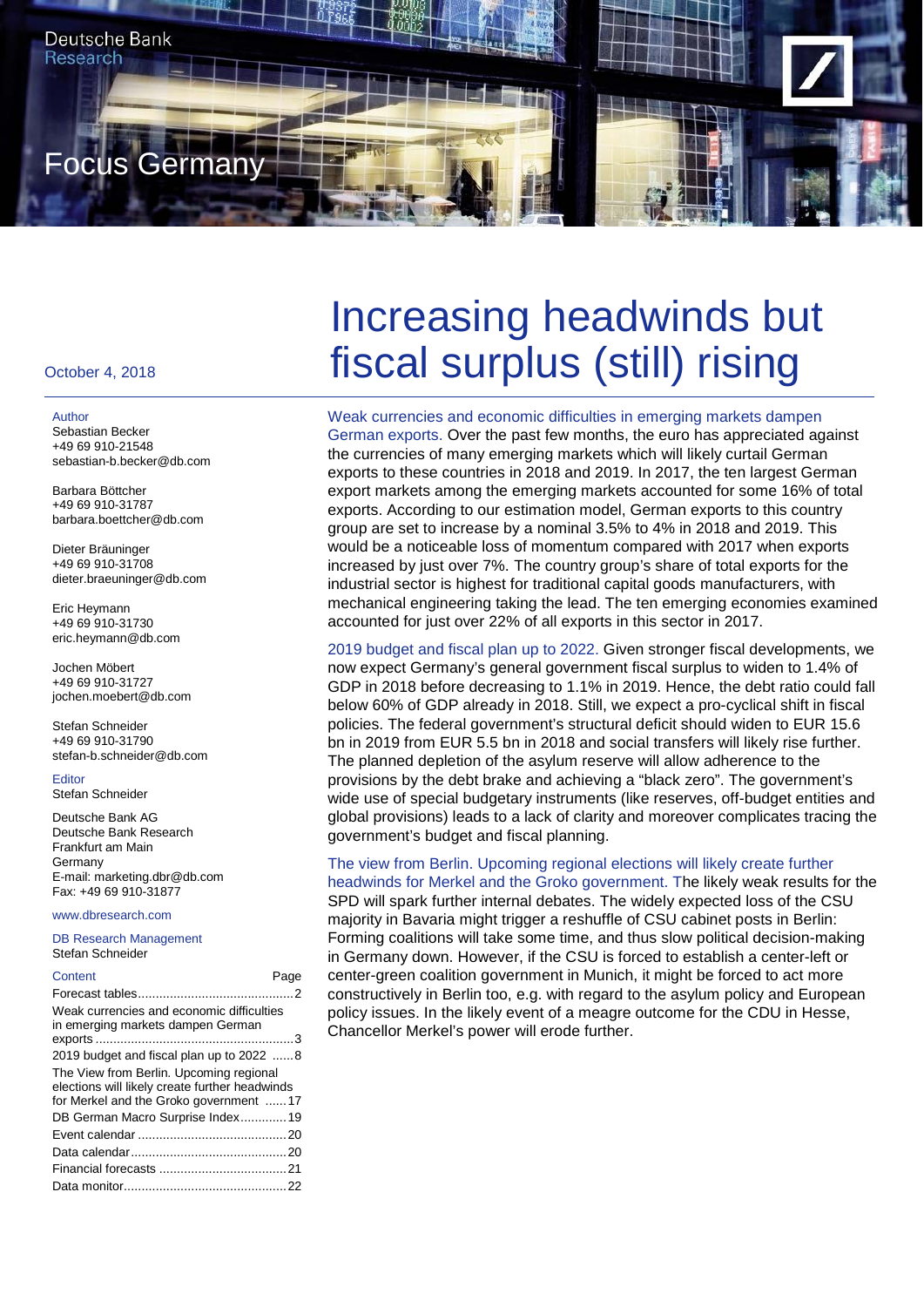

|                       |      | <b>Real GDP</b> |       | <b>Consumer Prices*</b> |            |       |  |        | <b>Current Account</b> |        | <b>Fiscal Balance</b> |            |         |
|-----------------------|------|-----------------|-------|-------------------------|------------|-------|--|--------|------------------------|--------|-----------------------|------------|---------|
|                       |      | (% growth)      |       |                         | (% growth) |       |  |        | (% of GDP)             |        |                       | (% of GDP) |         |
|                       | 2017 | 2018F           | 2019F | 2017                    | 2018F      | 2019F |  | 2017   | 2018F                  | 2019F  | 2017                  | 2018F      | 2019F   |
| Euroland              | 2.5  | 2.0             | 1.7   | 1.5                     | 1.8        | 2.0   |  | 3.5    | 3.1                    | 2.5    | $-0.9$                | $-0.8$     | $-0.7$  |
| Germany               | 2.2  | 1.9             | 1.7   | 1.8                     | 1.6        | 1.8   |  | 7.9    | 7.3                    | 6.4    | 1.0                   | 1.4        | 1.1     |
| France                | 2.3  | 1.6             | 1.5   | 1.2                     | 2.2        | 1.7   |  | $-0.6$ | $-0.4$                 | $-0.4$ | $-2.7$                | $-2.5$     | $-3.0$  |
| Italy                 | 1.6  | 1.1             | 0.9   | 1.3                     | 1.5        | 2.0   |  | 2.9    | 2.5                    | 2.3    | $-2.3$                | $-2.1$     | $-1.8$  |
| Spain                 | 3.0  | 2.6             | 2.4   | 2.0                     | 1.8        | 1.8   |  | 1.8    | 1.4                    | 1.2    | $-3.1$                | $-2.5$     | $-1.6$  |
| Netherlands           | 2.9  | 2.7             | 2.2   | 1.3                     | 1.6        | 2.1   |  | 10.5   | 10.3                   | 9.9    | 1.1                   | 0.8        | 0.6     |
| Belgium               | 1.7  | 1.6             | 1.8   | 2.2                     | 2.3        | 2.3   |  | 0.7    | 0.0                    | 0.0    | $-1.0$                | $-1.2$     | $-1.2$  |
| Austria               | 3.1  | 3.0             | 2.2   | 2.2                     | 2.0        | 1.8   |  | 2.0    | 2.3                    | 2.4    | $-0.7$                | $-0.3$     | 0.0     |
| Finland               | 2.8  | 2.7             | 2.1   | 0.8                     | 1.3        | 1.5   |  | $-0.7$ | 0.5                    | 0.5    | $-0.6$                | $-0.4$     | $-0.2$  |
| Greece                | 1.3  | 2.1             | 2.1   | 1.1                     | 0.7        | 1.3   |  | $-1.0$ | $-0.5$                 | $-0.3$ | 0.8                   | 0.9        | $0.5\,$ |
| Portugal              | 2.8  | 2.2             | 1.7   | 1.6                     | 1.5        | 1.9   |  | 0.7    | 0.2                    | 0.2    | $-3.0$                | $-1.0$     | $-0.8$  |
| Ireland               | 7.2  | 6.6             | 3.8   | 0.3                     | 0.8        | 1.4   |  | 8.5    | 7.5                    | 6.5    | $-0.3$                | 0.2        | $-0.2$  |
| <b>UK</b>             | 1.7  | 1.3             | 1.6   | 2.7                     | 2.4        | 2.0   |  | $-3.7$ | $-3.7$                 | $-3.4$ | $-1.8$                | $-1.7$     | $-1.4$  |
| Denmark               | 2.3  | 1.8             | 1.8   | 1.1                     | 1.0        | 1.3   |  | 7.5    | 7.4                    | 7.3    | 0.9                   | $-0.4$     | $-0.4$  |
| Norway                | 2.4  | 2.1             | 2.0   | 1.9                     | 2.0        | 2.0   |  | 5.6    | 6.0                    | 6.0    | 5.1                   | 4.5        | $4.6\,$ |
| Sweden                | 2.4  | 2.6             | 2.4   | 1.8                     | 1.7        | 1.8   |  | 3.3    | 3.8                    | 3.9    | 1.4                   | 1.0        | $0.9\,$ |
| Switzerland           | 1.7  | 3.0             | 1.7   | 0.5                     | 1.0        | 0.9   |  | 9.5    | 9.9                    | 10.1   | 0.6                   | 0.5        | 0.4     |
| <b>Czech Republic</b> | 4.5  | 3.4             | 3.1   | 2.5                     | 2.1        | 2.3   |  | 1.0    | 0.6                    | 0.6    | 1.6                   | 0.5        | 0.3     |
| Hungary               | 4.0  | 4.1             | 3.3   | 2.3                     | 2.8        | 3.2   |  | 3.1    | 1.9                    | 1.5    | $-2.0$                | $-2.2$     | $-2.1$  |
| Poland                | 4.6  | 4.4             | 3.6   | 1.9                     | 1.8        | 2.5   |  | 0.2    | $-0.8$                 | $-1.0$ | $-1.6$                | $-1.9$     | $-2.2$  |
| <b>United States</b>  | 2.2  | 2.9             | 2.8   | 2.1                     | 2.6        | 2.4   |  | $-2.3$ | $-2.7$                 | $-3.5$ | $-3.4$                | $-3.9$     | $-4.5$  |
| Japan                 | 1.7  | 0.9             | 0.6   | 0.5                     | 0.8        | 0.3   |  | 4.0    | 3.8                    | 4.1    | $-2.8$                | $-2.6$     | $-2.3$  |
| China                 | 6.9  | 6.6             | 6.3   | 1.6                     | 2.0        | 2.4   |  | 1.3    | 0.6                    | 0.3    | $-3.7$                | $-3.5$     | $-3.5$  |
| World                 | 3.8  | 3.8             | 3.7   | 2.9                     | 3.3        | 3.5   |  |        |                        |        |                       |            |         |
|                       | 3.1  | 3.5             | 3.9   | 4.2                     | 5.1        | 4.4   |  |        |                        |        |                       |            |         |

\*Consumer price data for European countries based on harmonized price indices except for Germany. This can lead to discrepancies compared to other DB publications Sources: National Authorities, Deutsche Bank

Forecasts: German GDP growth by components, % qoq, annual data % yoy

|                                   |        |      |        |        |                | 2018   |        |     | 2019 |                  |     |     |  |
|-----------------------------------|--------|------|--------|--------|----------------|--------|--------|-----|------|------------------|-----|-----|--|
|                                   | 2016   | 2017 | 2018F  | 2019F  | Q <sub>1</sub> | Q2     | Q3F    | Q4F | Q1F  | Q <sub>2</sub> F | Q3F | Q4F |  |
| Real GDP                          | 2.2    | 2.2  | 1.9    | 1.7    | 0.4            | 0.5    | 0.4    | 0.5 | 0.5  | 0.4              | 0.4 | 0.4 |  |
| Private consumption               | 2.1    | 1.8  | 1.6    | 1.4    | 0.5            | 0.3    | 0.4    | 0.4 | 0.4  | 0.4              | 0.3 | 0.2 |  |
| Gov't expenditure                 | 4.0    | 1.6  | 1.2    | 1.4    | $-0.3$         | 0.6    | 0.8    | 0.4 | 0.3  | 0.3              | 0.3 | 0.3 |  |
| <b>Fixed investment</b>           | 3.5    | 2.9  | 3.1    | 2.9    | 1.4            | 0.5    | 0.9    | 0.8 | 0.9  | 0.8              | 0.8 | 0.7 |  |
| Investment in M&E                 | 2.3    | 3.7  | 4.5    | 2.6    | 2.3            | 0.3    | 0.5    | 0.5 | 1.0  | 0.7              | 0.7 | 0.5 |  |
| Construction                      | 3.8    | 2.9  | 3.5    | 4.1    | 1.6            | 0.6    | 1.2    | 1.2 | 1.0  | 1.0              | 1.0 | 1.0 |  |
| Inventories, pp                   | 0.2    | 0.1  | 0.2    | 0.0    | $-0.1$         | 0.4    | $-0.1$ | 0.0 | 0.0  | 0.0              | 0.0 | 0.0 |  |
| Exports                           | 2.3    | 4.6  | 3.1    | 4.2    | $-0.3$         | 0.7    | 1.0    | 1.2 | 1.1  | 1.0              | 1.0 | 1.0 |  |
| Imports                           | 4.1    | 4.8  | 3.8    | 4.9    | $-0.2$         | 1.7    | 1.2    | 1.3 | 1.2  | 1.2              | 1.1 | 1.0 |  |
| Net exports, pp                   | $-0.5$ | 0.2  | $-0.1$ | $-0.1$ | 0.0            | $-0.4$ | 0.0    | 0.0 | 0.0  | 0.0              | 0.0 | 0.1 |  |
| Consumer prices*                  | 0.5    | 1.8  | 1.6    | 1.8    |                |        |        |     |      |                  |     |     |  |
| Unemployment rate, %              | 6.1    | 5.7  | 5.2    | 4.9    |                |        |        |     |      |                  |     |     |  |
| Industrial production             | 1.4    | 3.0  | 1.8    | 1.5    |                |        |        |     |      |                  |     |     |  |
| Budget balance, % GDP             | 0.9    | 1.0  | 1.4    | 1.1    |                |        |        |     |      |                  |     |     |  |
| Public debt, % GDP                | 67.9   | 63.9 | 59.9   | 56.3   |                |        |        |     |      |                  |     |     |  |
| Balance on current account, % GDP | 8.5    | 7.9  | 7.3    | 6.4    |                |        |        |     |      |                  |     |     |  |

\*Inflation data for Germany based on national definition. This can lead to discrepancies to other DB publications.

Balance on current account, EUR bn 268.8 257.7 250 225

Sources: Federal Statistical Office, German Bundesbank, Federal Employment Agency, Deutsche Bank Research

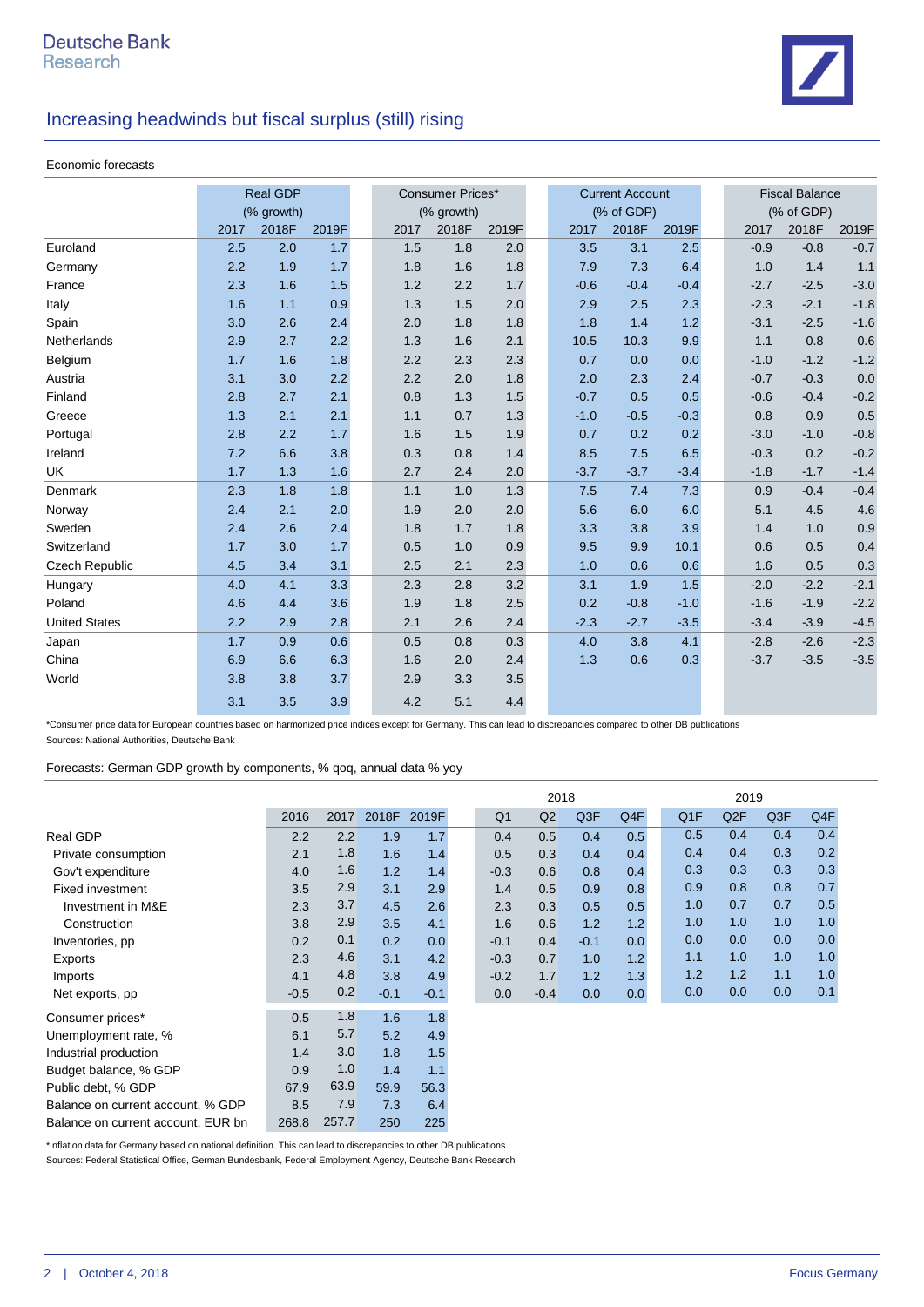



USD appreciates against Turkish lira and Argentine peso 2

USD exchange rate against Turkish lira and Argentine peso





# Weak currencies and economic difficulties in emerging markets dampen German exports

- Over the past few months, the euro has appreciated against the currencies of many emerging markets which will curtail German exports to these countries in 2018 and 2019.
- In 2017, the ten largest German export markets among the emerging markets accounted for some 16% of total exports. According to our estimation model, German exports to this country group are set to increase by a nominal 3.5% to 4% in 2018 and 2019. This would be a noticeable loss of momentum compared with 2017 when exports increased by just over 7%.
- The country group's share of total exports for an industrial sector is highest for traditional capital goods manufacturers with mechanical engineering taking the lead. The ten emerging economies examined accounted for just over 22% of all exports in this sector in 2017. Electrical engineering (19.4%) and the automotive industry (18.3%) also recorded above-average export shares. Industry-specific factors dampen the exchange rate effect.

#### US turnaround in interest rates and other factors put currencies in emerging economies under pressure

The currencies of many emerging markets have come under pressure in recent months. There are several reasons for this: one is the quarterly interest rate hikes of the US Federal Reserve lately. The excellent economic data also implies that further rate changes are to come there. For 2018, we expect another rate hike (i.e. a total of four increases during the year as a whole) as well as another four interest rate changes in 2019. Other factors include trade policy conflicts between the US and countries such as China, Turkey or Russia. US import duties are curbing economic growth in the countries concerned. These factors are prompting investors to withdraw funds from emerging markets and instead invest them increasingly in the US. The extremely negative impact of the new US trade policy on global sentiment indicators is more significant. Furthermore, we are well advanced in the global economic cycle and investors are likely to look for "safe havens" like the US dollar in an economic downturn, too. After all, emerging economies are at risk in both scenarios – a continued US upswing and a recession – of strong turbulence and less favorable judgements from the rating agencies.

The issue of capital outflows from the emerging economies might be worsened by economic or political problems of their own making at home. Uncertainties due to forthcoming elections, unfavorable conditions for investment or political influence on the decisions of the respective central banks mean that investors are being cautious. Furthermore, a large share of company debt in emerging markets is denominated in foreign currencies like the US dollar. An increase in the value of the US dollar may accelerate cash outflows because this impairs the debt sustainability of the companies concerned. In general, spillover effects from one emerging economy to another are not unusual although their economic growth, competitiveness, monetary policy, inflation, and political stability vary considerably.

Overall, emerging economy currencies have depreciated considerably. A basket of various emerging economy currencies (the Emerging Markets Currency Index) has fallen by more than 10% against the US dollar since the start of 2018 while individual currencies like the Turkish lira or the Argentinian peso have even yielded around 70%.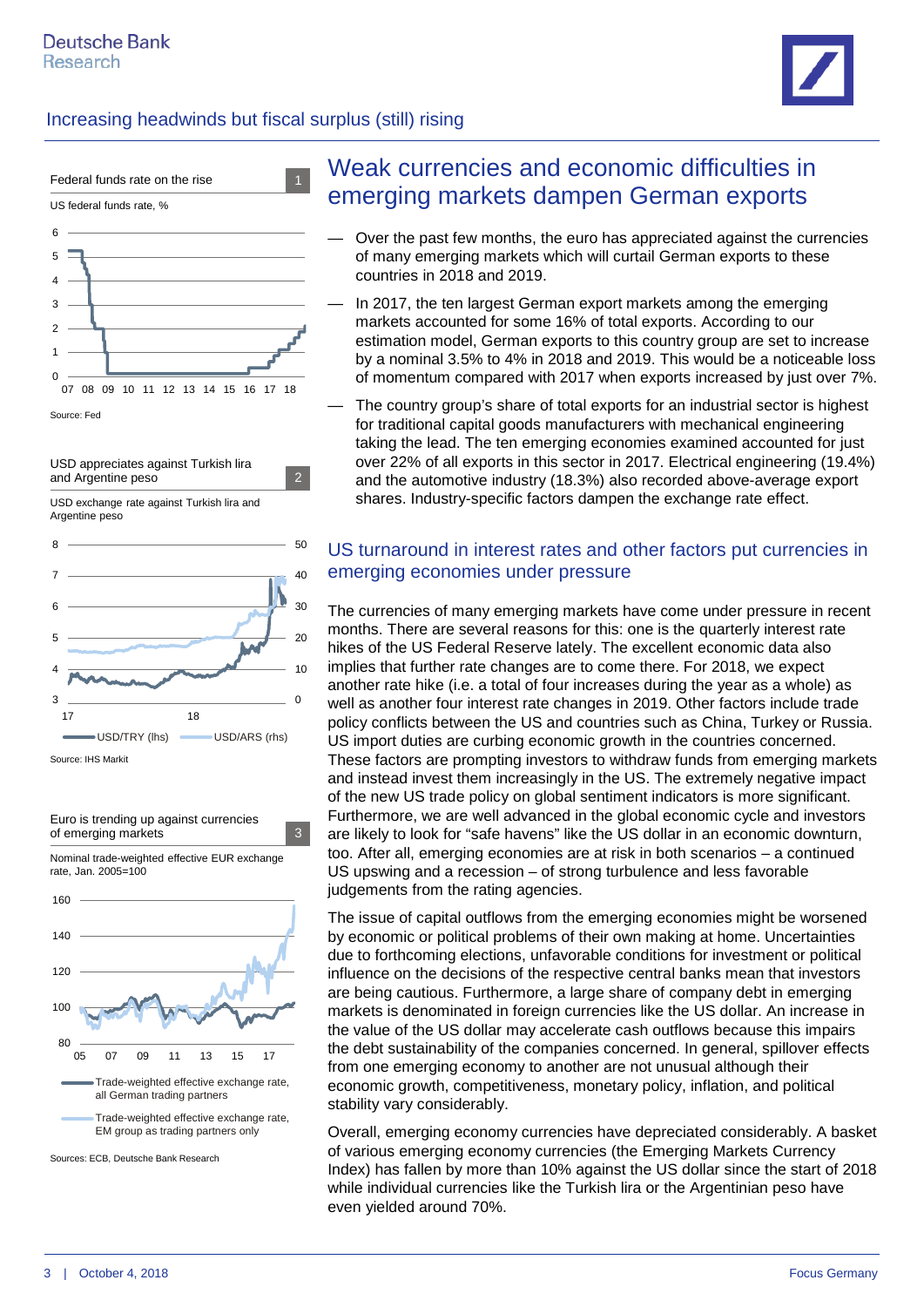



Sources: Federal Statistical Office, Deutsche Bank **Research** 



\* January till July

Sources: Federal Statistical Office, Deutsche Bank Research

#### Emerging economies important for the German export economy

Emerging economy currencies have not only depreciated against the US dollar. They have also lost against the euro on average. Naturally, this has also impacted the German export economy though not every emerging market currency has lost against the euro. And not every emerging economy with a currency that has depreciated is really important for the German economy. However, the impact is noticeable overall.

In order to quantify this effect, we have used the ten largest German export markets among the emerging economies outside Europe (but including Russia) as a basis. The top 10 are (in order of German goods exports in 2017) China, Russia, Turkey, Mexico, the United Arab Emirates, India, South Africa, Brazil, Taiwan and Saudi Arabia. This means that countries like Argentina have been left out, despite the sharp currency depreciation because they are less relevant to the German export industry. By contrast, we take Saudi Arabia into account although the country has had its currency tied to the US dollar for many years.

The country group mentioned accounted for just under 16% of all German exports of goods in 2017. Over the past ten years, this share has ranged from just over 13% (2008) to just over 17% (2012). In 2017, China was the most important single export market in this emerging markets group (EM group) with a share of 43%, followed by Russia (just under 13%) and Turkey (10.7%). From 2008 to 2017, German exports of goods to the EM group increased nominally by just over 53%. This increase was significantly higher than growth in total German exports in the same period (some +30%). The weighted real GDP growth of these countries between 2010 and 2017 was an average of +5.6% per year (based on purchasing power parities), significantly exceeding global economic growth (+3.5% p.a.).

#### Depreciation of currencies of key German trading partners

We have calculated a trade-weighted exchange rate from the currencies of these countries against the euro. The euro has gained 25% against this currency basket since the start of 2018 and was up almost 37% on the level seen at the start of 2017.

Exchange rate fluctuations had a noticeable impact on German exports to the EM group. For example, German exports to these countries rose between 2008 and 2012 by just over 44% in nominal terms while total German exports during this period only increased by 11%. The sharp increase was driven by the fact that the euro lost around 3% of its value against the EM group's currency basket (based on annual averages). The situation in the period between 2012 to 2017 was the opposite when the increase in goods exported to the EM group by just over 6% in nominal terms, lagged significantly behind the pace of growth in exports overall (+17%). During this period, the euro appreciated against the currency basket by some 32% while the total German trade-weighted exchange rate increased by just under 4%.

Of course, the trend in German exports is influenced by a large number of factors in addition to the exchange rate. These include economic growth in the respective export markets as well as the trade policy environment. The EU sanctions against Russia in the above-mentioned time period between 2012 and 2017 can serve as an example here. These sanctions contributed to German exports of goods to Russia in 2017 being just over 32% below the level of 2012. Furthermore, German exports are impacted by commodity prices. This primarily applies to exports to those countries in the EM group with an economic model based significantly on the export of commodities (in addition to Russia, specifically Saudi Arabia as well as the United Arab Emirates, Brazil and South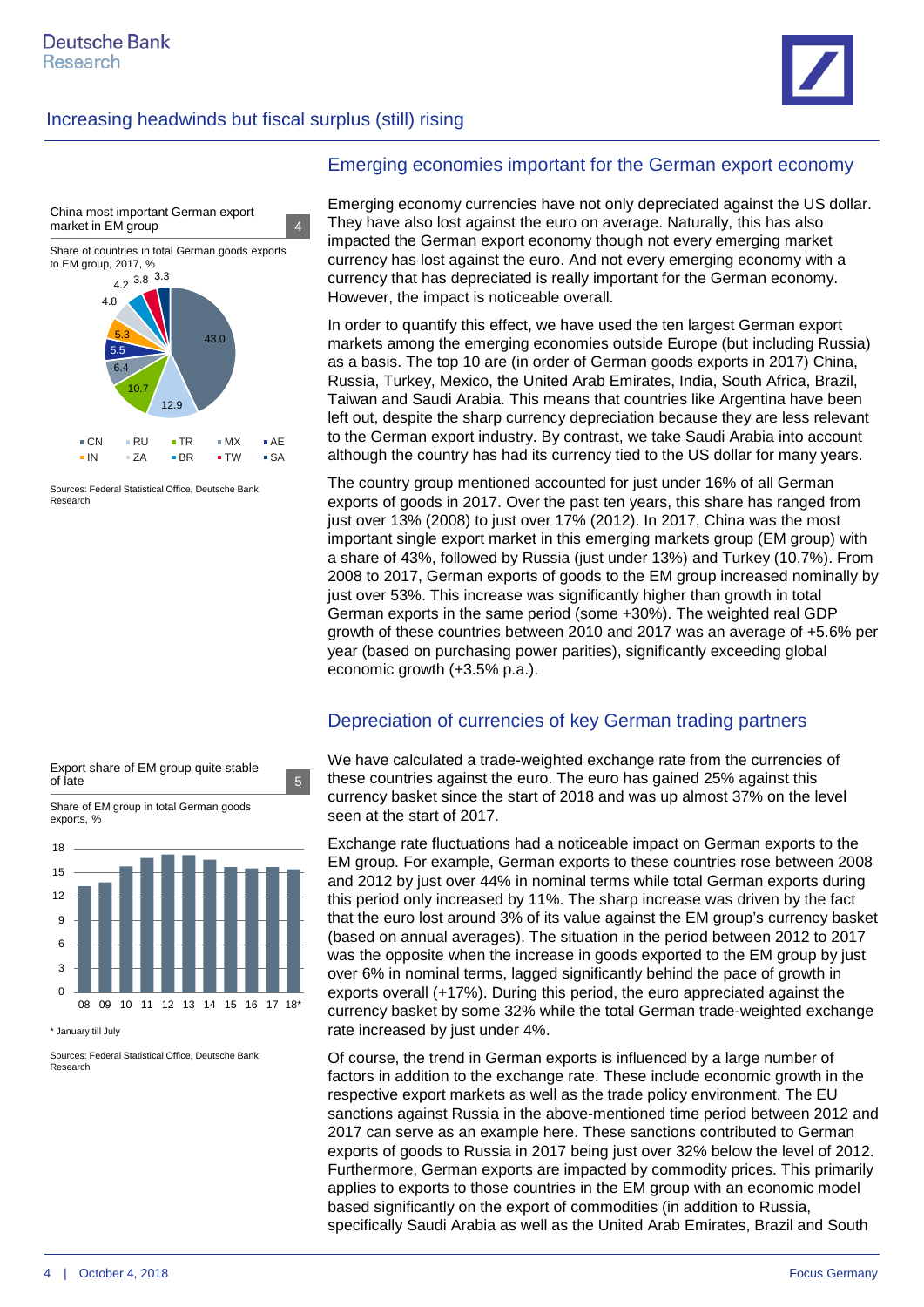Africa). One example of this is the reduced German exports of goods to Saudi Arabia in 2016 when the oil price was far below the long-standing average, by almost 27%. One example of this is the reduced German exports of goods to Saudi Arabia in 2016 when the oil price was far below the long-standing average, by almost 27%.



Sources: Federal Statistical Office, Deutsche Bank Research



Sources: IHS Markit, Deutsche Bank Research

#### Our estimation models imply high negative exchange rate effects

We use a simple export model to explain exchange rate and demand elasticities in the period between Q2/2008 and Q4/2017. In our model, the growth of German exports to the EM country group is explained by the exchange rate growth and the economic growth of the EM countries.1Due to the major differences between the countries, we have estimated various model specifications – known as "thick modelling" – to reduce any model uncertainties. The export model is estimated both as an individual equation for the entire EM set and applying a panel approach with individual input data for all ten countries. We then estimated several specifications for both types that differ among other things in the periods examined or the estimation method. Overall, 132 model specifications have been calculated that deliver a range of estimated elasticities with only statistically significant elasticities being taken into account for interpretation (see figures 8 and 9 for more information).

The coefficients for our estimated elasticities show the expected negative and positive signs: first, an appreciation of the euro is curtailing German exports to the EM group. The exchange rate elasticities estimated range between -0.6 and -0.3 with the median less prone to outliers at -0.5. This elasticity indicates the percentage by which German export growth increases if the euro loses 1% against our EM exchange rate. German exports to the EM group rose by 6% between 2012 and 2017 in nominal terms. Without the appreciation of the euro against the EM currencies by 32%, export growth would have amounted to 22% (ceteris paribus; the negative FX effect equals 32% x 0.5). Our estimates suggest a positive demand elasticity depending on the GDP growth of the EM countries. The demand elasticity we estimate ranges from +0.7 to +9.0. The strong heterogeneity of the coefficients can be explained by the development of the individual EM economies as well as political incidents and sanctions. The median for our demand elasticities is +2.7.

In 2018, development in export growth was very uneven. From January to July, exports increased overall by just over 4% compared with the same period in 2017. For full-year 2018, we expect – given our model elasticities – nominal export growth of 3.5% (2017: +7%). This forecast is based on two assumptions: firstly, a depreciation of the EM currencies by 20% for full-year 2018 (which implies no further depreciation for the rest of 2018) and secondly real GDP growth of 5% in our EM group with this based on the weighted aggregate of the DBR forecasts for each EM country. The same approach for 2019 implies that growth in German exports to the EM group will increase by 3.8%, again based on a marked depreciation of 20% and aggregate GDP growth according to our forecasts of around 5% in real terms. By contrast, assuming easing pressure and no further depreciation of the EM currencies in 2019, exports to the EM group could increase much more at over 8% nominally in 2019 (in other words even more than in 2017, when the euro appreciated against the EM currencies by 4.4% yoy on average).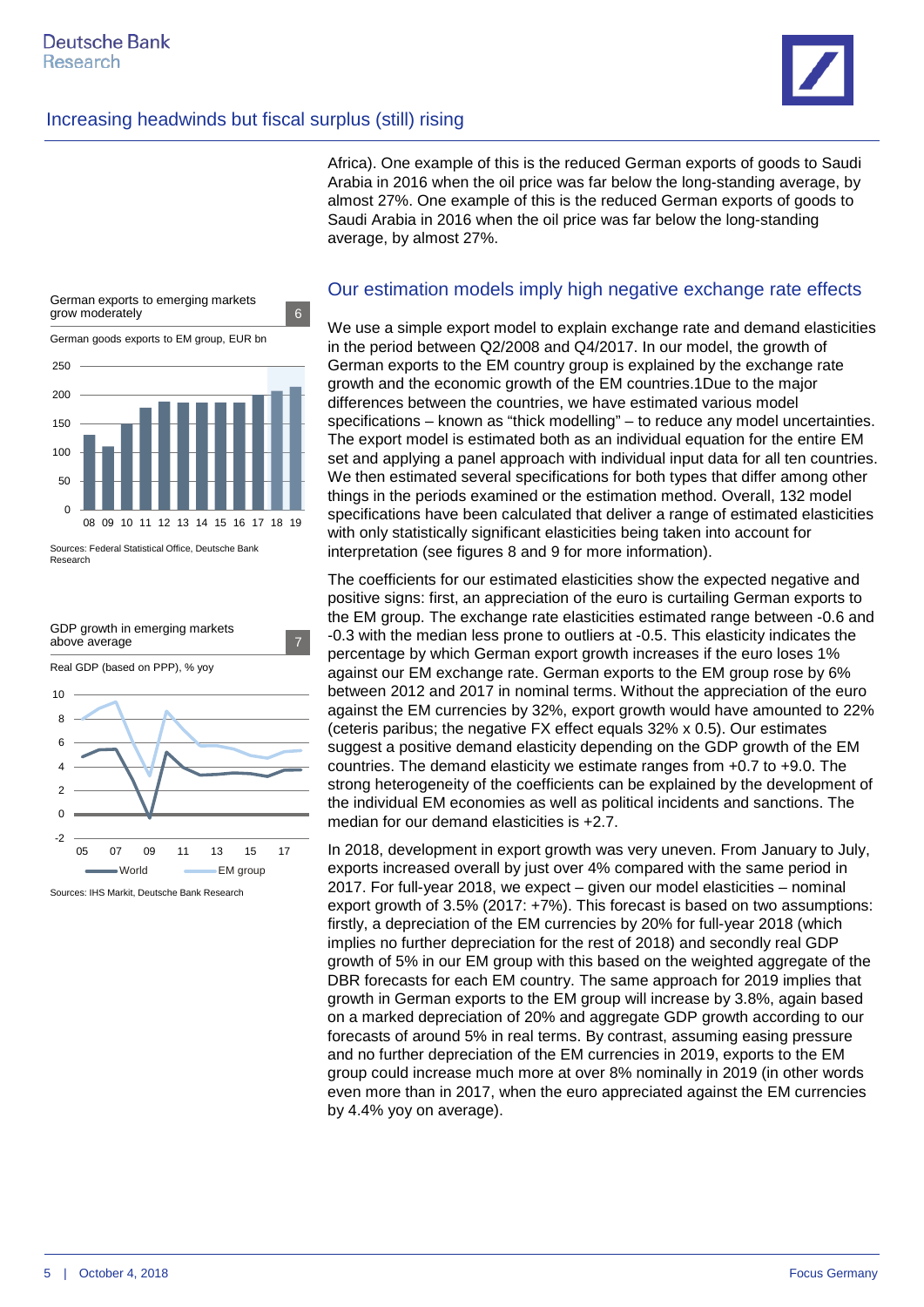



The dependent variable is the percentage change of German exports to our EM country group. As explanatory variables the exchange rate growth and the economic growth of the EM countries as well as seasonal effects are used. Overall, 132 model specifications were calculated with only statistically significant elasticities being displayed. The median coefficient for our estimated exchange rate elasticities lies at -0.5.

Sources: ECB, IHS Markit, IMF, Federal Statistical Office, Deutsche Bank Research



The dependent variable is the percentage change of German exports to our EM country group. As explanatory variables the exchange rate growth and the economic growth of the EM countries as well as seasonal effects are used. Overall, 132 model specifications were calculated with only statistically significant elasticities being displayed. The median coefficient for our estimated exchange rate elasticities lies at +2.7.

Sources: ECB, IHS Markit, IMF, Federal Statistical Office, Deutsche Bank Research



Sources: Federal Statistical Office, Deutsche Bank Research

#### High emerging market exposure in the capital goods industries

The EM group is important for German industry sectors to different degrees. In a long-term comparison (2008 to 2017) of all the sectors examined, exports to the selected emerging markets increased faster than total exports in the respective industry. The country group's share of total exports for an industry is highest for traditional capital goods manufacturers with mechanical engineering taking the lead. The ten emerging economies examined accounted for just over 22% of all exports in this sector in 2017. In electrical engineering (19.4%) and the automotive industry (18.3%), the EM group's share of total exports is also above the average of the entire manufacturing sector. It is interesting to note that the shares of exports accounted for by the automotive industry (23.1% in 2012) and mechanical engineering (2011: 27.3%) were once much higher than is currently the case. This lower significance is primarily due to decreases in exports to Russia since 2012 and only slight growth in exports to China.

In the German chemicals industry, the EM group's share of exports in recent years has been relatively constant at between 16% and 17%. It is much more volatile for other transport equipment. This is mainly because aircraft deliveries to the United Arab Emirates can vary greatly from year to year. To cite an example: the EM group accounted for more than 21% in this industrial sector in 2017 but only 16.4% in the first seven months of 2018. Out of all the exportreliant sectors in Germany, the EM group is of the least importance to the pharmaceutical industry. The export share here in 2017 was just over 11% only. In the food sector, which is primarily focused on the German market in any case, it only amounted to 5.6%.

#### Exchange rate effects relevant but also softened by industryspecific factors

In all the industry sectors examined, there has been a negative correlation over the last ten years between the rates of change in exports to the EM group and the euro exchange rate against the currency basket (in each case compared with the previous year and on a monthly basis). A strong euro impacts exports to the emerging markets concerned – as was also to be expected. The most recent depreciation of emerging economy currencies will thus – as outlined above – impact exports to the EM group in 2018 and 2019. Nevertheless, there are a range of industry-specific factors that soften exchange rate effects:

- In the automotive industry, production abroad and intragroup trade play a major role. The Chinese auto market in particular is largely served by the local production of German companies. Another factor is the focus of the German automotive industry on the premium segment. Here the price elasticity of demand is lower than in the volume segment. Furthermore, in the automotive industry, exchange rate changes do not generally lead directly to price adjustments in the foreign sales market. Instead, pricing is driven by local conditions (current supply and demand, competition). Changes in exchange rates are more likely to impact the return per vehicle that the respective auto manufacturer can generate than absolute exports.
- In mechanical engineering and some areas of electrical engineering, the focus is on high quality specialized machinery and/or electrical capital goods. The price elasticity of demand is also lower here than in the case of standard machinery or simple electronic consumer goods.
- The chemicals industry is export-reliant but compared with the automotive industry or mechanical engineering, a larger proportion of chemical trade is conducted within European production networks. Furthermore, localisation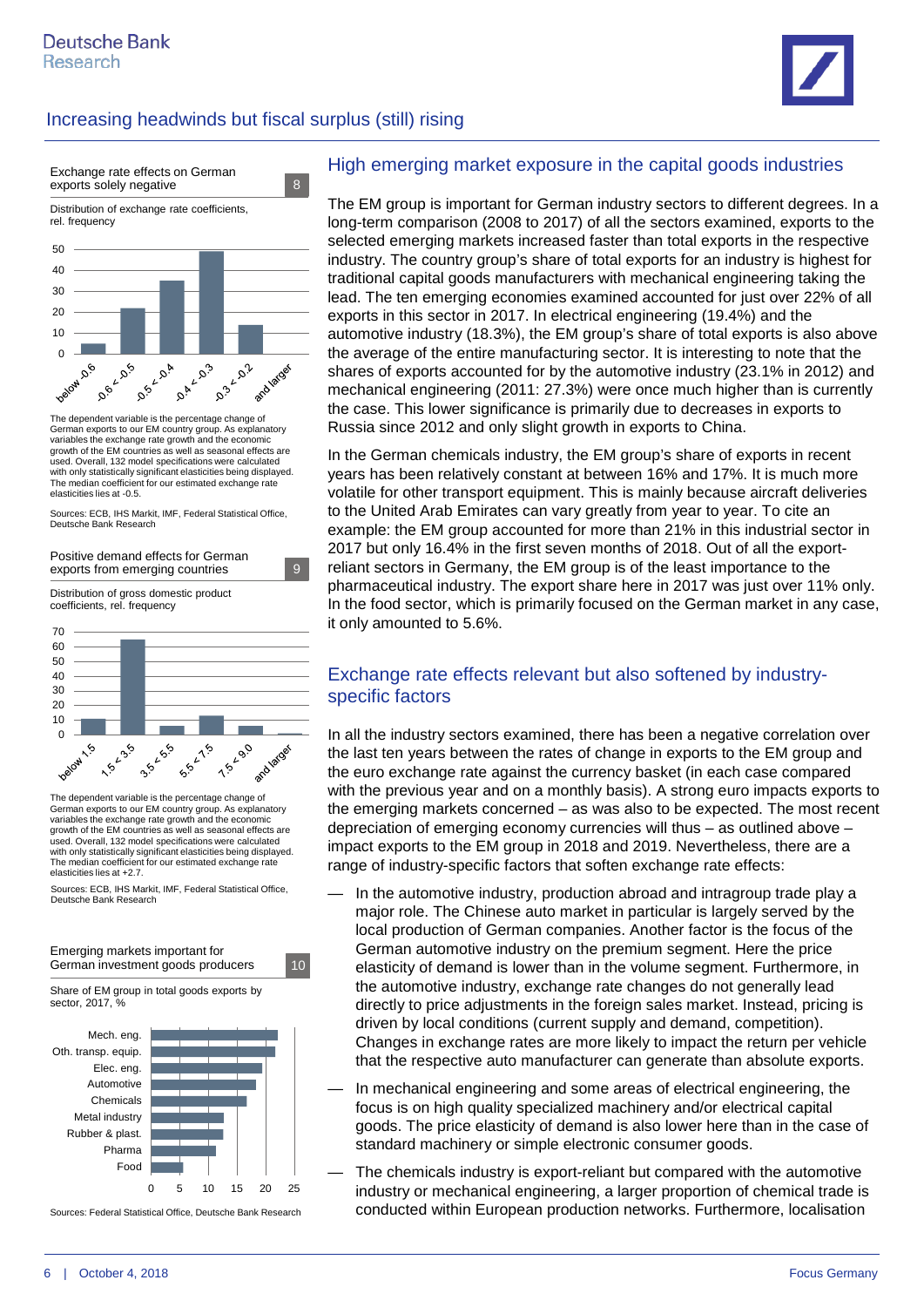

of production in the chemical industry has also increased over the past few years.

- In the pharmaceuticals industry, the price elasticity of demand is low for many products. By contrast, generic drugs are affected much more by exchange rate fluctuations.
- A unique characteristic of other transport equipment (primarily aircraft) is that the global aircraft market is a US dollar market but the majority of costs for the German industry are in euro. Furthermore, discounts are common, especially with bulk orders, which can significantly exceed the effect of exchange rate changes.

Eric Heymann (+49 69 910-31730, eric.heymann@db.com) Jochen Möbert (+49 69 910-31727, jochen.moebert@db.com)

The authors would like to thank Marcel Stechert for his contribution to this article.

Sources: Federal Statistical Office, Deutsche Bank Research

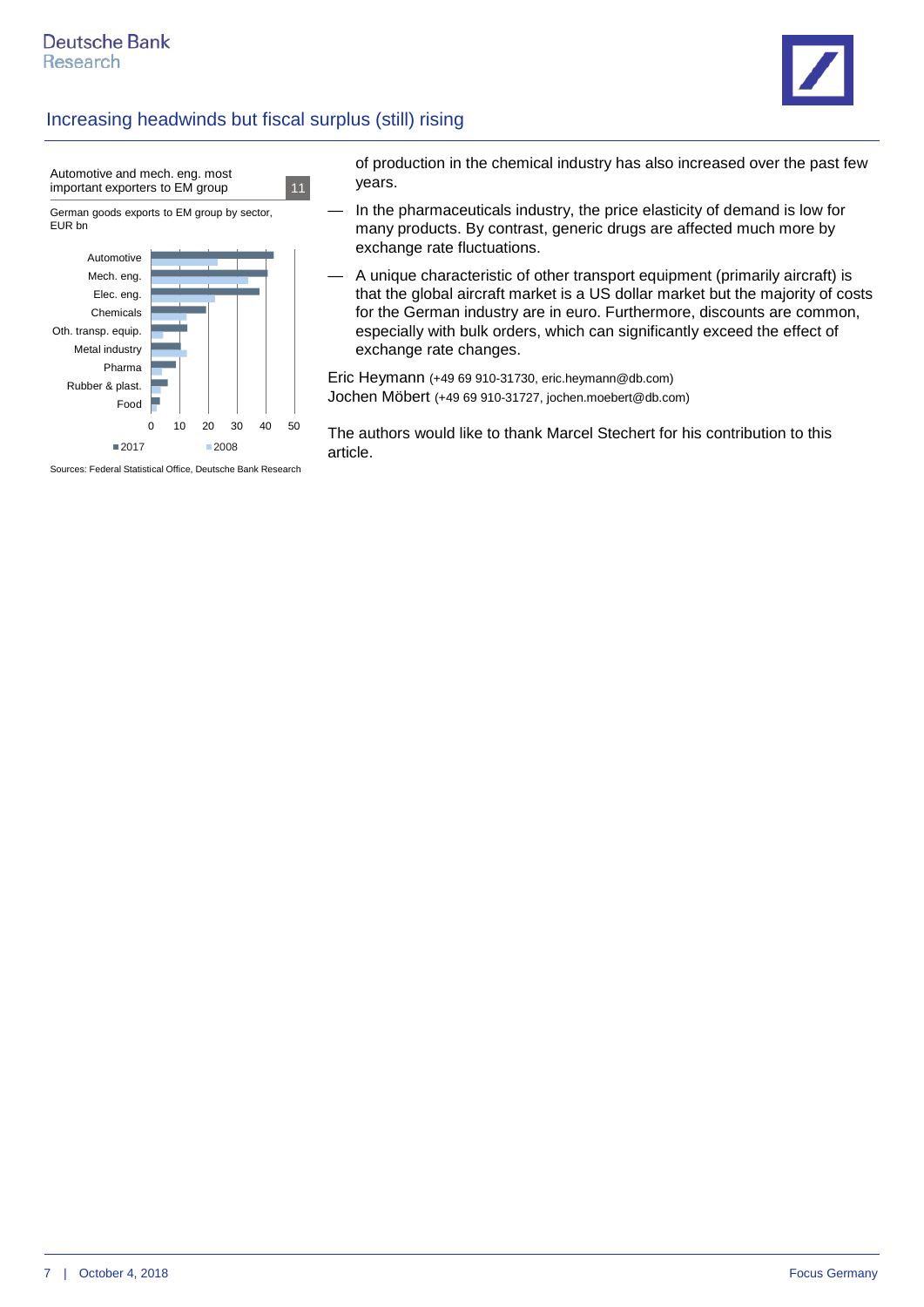



2018: Preliminary data for the first half of 2018.

Sources: WEFA, Federal Statistical Office, Deutsche Bank Research

# 2019 budget and fiscal plan up to 2022

- Given stronger fiscal developments, we now expect Germany's general government fiscal surplus to widen to 1.4% of GDP in 2018 before decreasing to 1.1% in 2019. Hence, the debt ratio could fall below 60% of GDP already in 2018. According to the 2018 budget, 2019 budgetary draft and financial plan until 2022, the federal government intends to spend additional money lavishly, primarily on social security and a little bit more on investment.
- Although the debt brake argues for some stability of public finances, it will not prevent a pro-cyclical shift in fiscal policies. The visible deterioration of the federal government's structural deficit (to EUR 15.6 bn in 2019 from EUR 5.5 bn in 2018) and higher social transfers, which are set to weigh on the long-term fiscal sustainability, are causes for concern from a perspective of policy stability.
- In light of permanent federal government deficits envisaged for 2018-22, the federal government's fiscal scope appears to be already more or less exhausted. Additional spending in excess of the fiscal plan might be only feasible in the event of positive surprises (e.g. to tax receipts). Given an actual maximum permissible amount of net borrowing under the debt brake of EUR 6.9 bn in 2018 and EUR 4.0 bn in 2019, the scope for new debt appears to be limited, albeit dispensable in view of the fiscal target of a "black zero".
- The government's wide use of special budgetary instruments (like reserves, off-budget entities and global provisions) leads to a lack of clarity and moreover complicates tracing the government's budget and fiscal planning. In addition, the planned depletion of the asylum reserve will enable the government to considerably ease fiscal policies during a boom phase despite adhering to the provisions by the debt brake and achieving a "black zero".



Soruces: Deutsche Bundesbank, Deutsche Bank Research

#### Starting point: Hefty surpluses thanks to full employment, booming taxes and ultra-low interest rates

German public sector budgets continue to benefit from the still-healthy macroeconomic environment (above-potential GDP growth, employment at record highs, ultra-low Bund yields and real ECB tightening as yet in the distant future). Maintaining its robust pace despite external imponderables (US-EU-China trade conflict, crises in some emerging markets such as Turkey, Brexit, fiscal risks in Italy), the German economy remains on a sustained uptrend. With employment at record highs and income (wages) on the uptick, total general government revenues (taxes, social security contributions) are a clear beneficiary. As a nice side effect for Germany's public sector budgets, income tax gains stemming from buoyant growth are further boosted by the progressivity of its tax system, whilst, at the same time, the spending side of the general government budget is clearly benefitting from still-low Bund yields and strongly declining unemployment. Another positive is that the impact of the looming demographic challenge on public finances, which is likely to materialise more noticeably from mid-2025, is not yet being felt ("demographic respite").

Against this backdrop it does not really come as a surprise that the general government (which includes the federal government, the federal states, the local authorities and the social security system) ran a hefty surplus of EUR 48.1 bn in the first half of 2018, according to provisional data of the Federal Statistical Office. This is equivalent to 2.9% of nominal GDP in H1 (by comparison: 2017: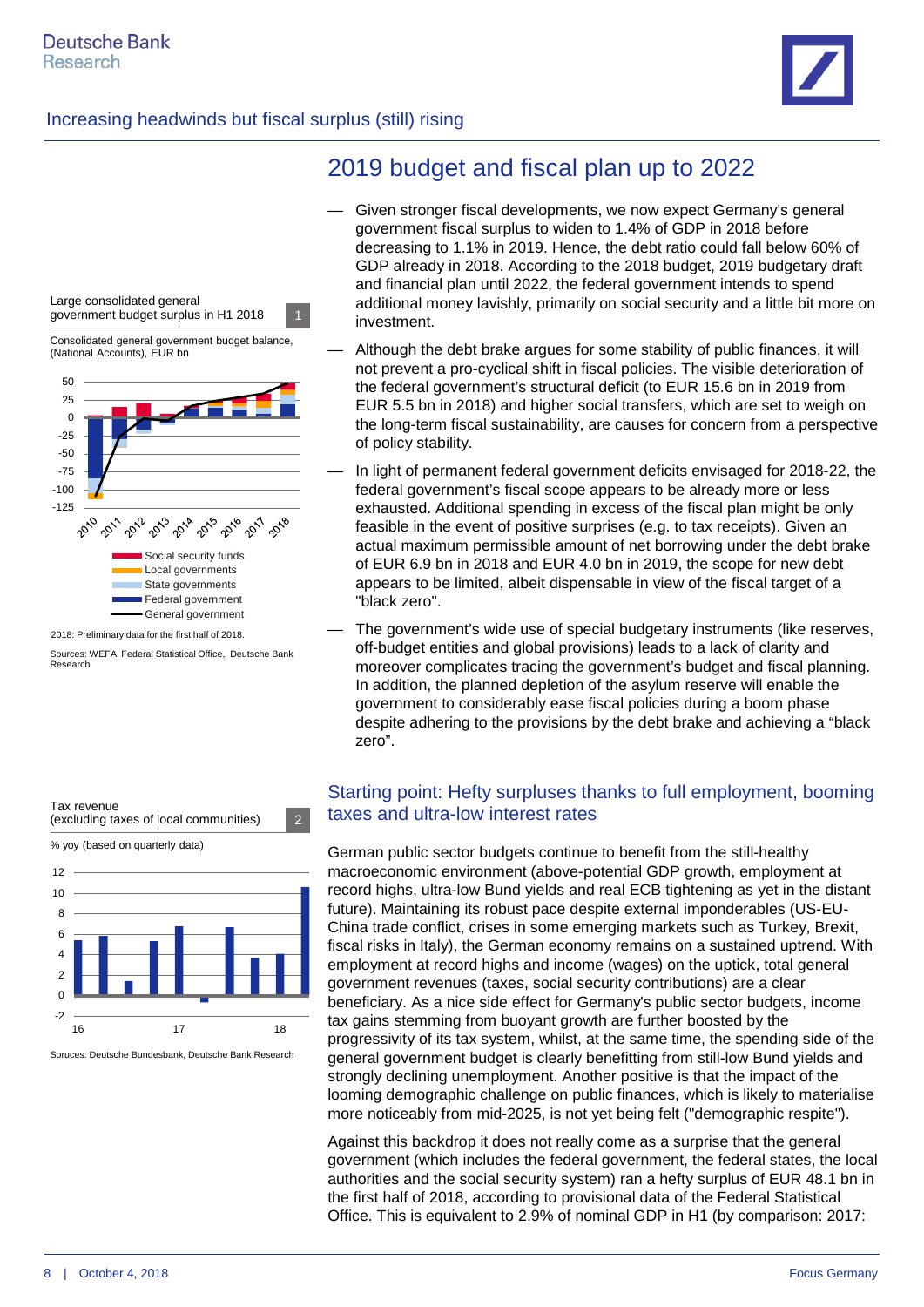

% of total spending 30 25  $2<sub>0</sub>$ 15 10 5  $\frac{1}{\sqrt{2}}$ **2013** 1-2018 **1301A 1907 BON 9,00 4015-00** ೢೆಬ್ಸ್ಬೆಂಗ್ಗ  $\phi^2$  $\mathcal{P}_2$ Total spending Compensation of employees Investment Pension-related spending Interest expenditure

Investment in 2018: including digitalisation fund.

<span id="page-8-0"></span>Sources: Federal Ministry of Finance, Deutsche Bank Research

EUR 34 bn or 1.0% of GDP). Even though the preliminary results for the first six months provide only limited clues about full-year data, there are hardly any doubts at present that the general government will again record a huge surplus of well over 1% of GDP in 2018 and that, courtesy of buoyant growth, the debtto- GDP ratio looks set to drop below the 60% Maastricht limit still this year, if not by 2019, at the very latest. In the second half of the year, however – following the adoption of the 2018 federal budget, which marks the end of interim budget management in mid-July – government spending is likely to increase visibly. As a result, the federal government surplus would shrink compared with the first six months (H1 2018: EUR 19.5 bn or around 40% of the total general government surplus). In the medium term, macroeconomic fundamentals ought to be favourable for public budgets. But with German spending policy turning increasingly pro-cyclical, surpluses are likely to shrink in the years ahead.

Given stronger fiscal developments we now expect Germany's general government fiscal surplus to widen to 1.4% of GDP in 2018 before decreasing to 1.1% in 2019 (previous forecasts: 1.2% for both 2018/19). Hence, the debt ratio could fall below 60% of GDP already in 2018.

#### 2018/19 federal budget and fiscal plan up to 2022: Government is spending additional money lavishly – primarily on social security and a little bit more on investment

Some of the key measures specified in the coalition treaty (such as the children's allowance for parents who buy or build a home) have already been itemised in the recently adopted 2018 federal budget. Other priority actions (including pensions for mothers II starting from 2019, the partial abolition of the solidarity surcharge starting from 2021, cold progression allowances starting in 2019) are either tackled in the 2019 budget draft or in the fiscal plan up to 2022 adopted on 6 July 2018. Clearly, there is a recurring theme running through the new government's fiscal policy. First, the German government sticks to its promise of previous years that it will not take on new debt in the five years ahead – though this is hardly an ambitious objective, neither in the face of buoyant growth nor from the perspective of the taxpayer. As in the past, a major fiscal target in this context is the so-called "black zero" in the federal core budget, under which the government commits itself to no new net borrowing. The "black zero" has been maintained since 2014. Apart from this fiscal target of the government itself, the debt brake included in the Basic Law argues for some stability of public finances. According to the debt rule, structural net borrowing<sup>[1](#page-8-0)</sup> of the federal government may not exceed 0.35% of GDP. The provision aims to put a stop to unsound fiscal policy by preventing that government expenditures are increased unduly – beyond sustainable levels – when growth is robust and, as a result, cut excessively – i.e. pro-cyclically and acting as a drag on aggregate demand – when the economy falters. In other words, the objective is to make fiscal policy more stable, reliable and supportive rather than procyclical. It remains to be seen whether this is actually achieved.

Despite the above-mentioned fiscal anchors ("black zero", debt brake), however, fiscal policy on the federal level is turning increasingly pro-cyclical. Apparently, the German government seems prepared to exploit its fiscal scope to the greatest possible extent. In other words, tax payers and contributors will – if at all – benefit only moderately from booming tax revenues (see chart 2) (a major promise of the government to partly revoke the solidarity surcharge for low and middle income earners not before 2021!), (nominal) debt will not be reduced at

 <sup>1</sup> Under the debt rule, structural net borrowing is limited to a maximum of 0.35% of GDP generated in the year before the budget is prepared.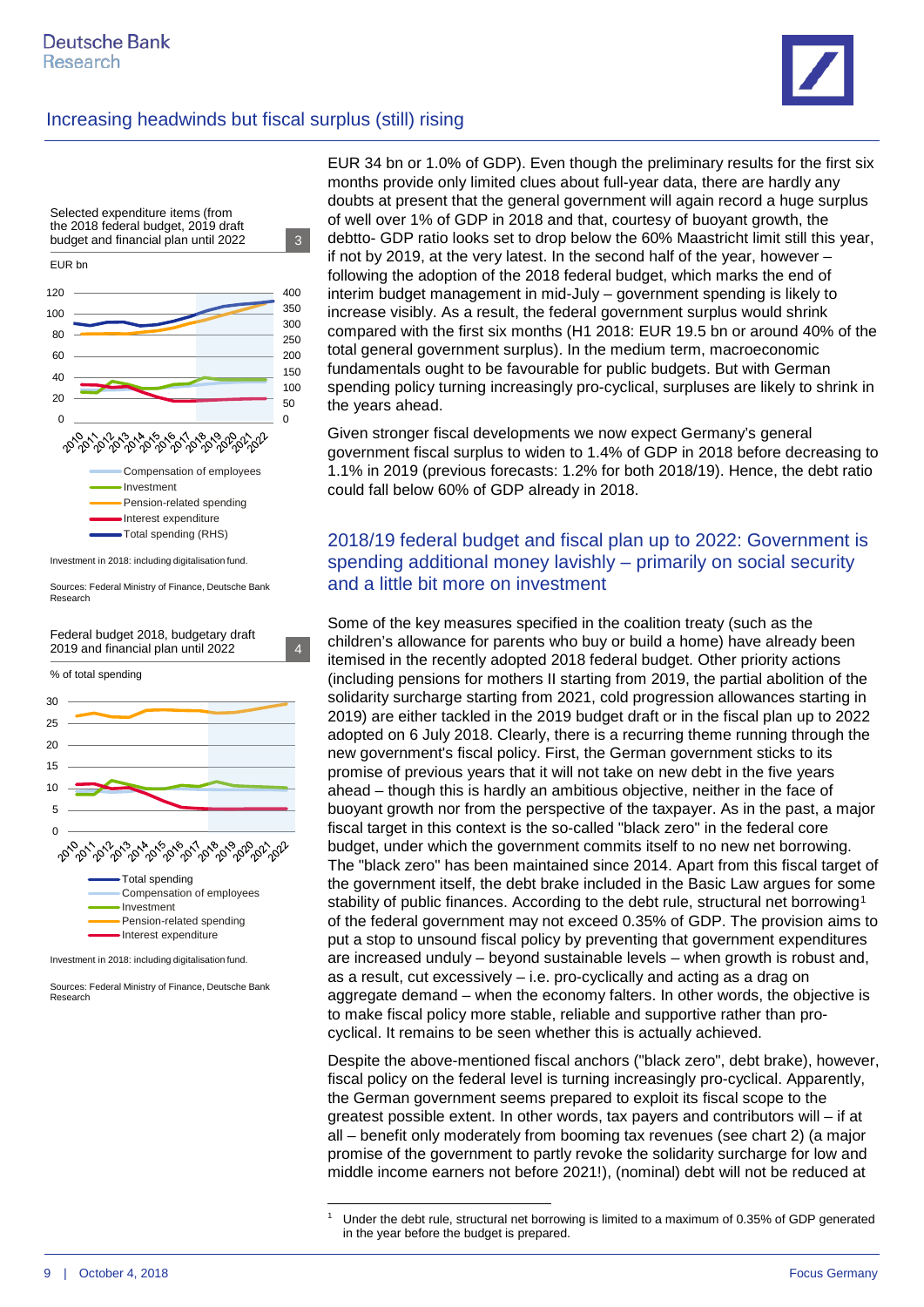all, and a very small portion will go towards "investment" expenditure (that is conducive to production potential such as transport, digitisation, education), whereas public social transfers, which are already at high levels, will be boosted further (including children's allowance for parents who buy or build a home, pensions for mothers II). This approach (to social and pensions policy) is hardly sustainable – at least from a long-term perspective and in view of the burdens resulting from ageing in the middle of the coming decade. The government's move to increase social transfers continues to be problematic insofar as (public and non-insurance) social benefits are rarely raised in line with the principle of need but across the board – at the expense of current taxpayers and contributors as well as future generations. On the spending side, structural pressure is therefore mounting. If implemented, these measures can hardly be revoked.

| Budget 2018, budgetary draft 2019 and financial plan until 2022 in the context of the debt brake       |         |         |         |         |                | $\sqrt{5}$ |
|--------------------------------------------------------------------------------------------------------|---------|---------|---------|---------|----------------|------------|
|                                                                                                        | Actual  | Target  | Draft   |         | Financial plan |            |
| EUR bn                                                                                                 | 2017    | 2018    | 2019    | 2020    | 2021           | 2022       |
| <b>Expenditures</b>                                                                                    | 325.4   | 343.6   | 356.8   | 363.2   | 367.3          | 373.5      |
| % yoy                                                                                                  | 4.8     | 5.6     | 3.8     | 1.8     | 1.1            | 1.7        |
| of which: Investment expenditures (2018: incl. allocated reserves to the fund "digital infrastructure) | 34.0    | 39.8    | 37.9    | 37.9    | 37.9           | 37.9       |
| % yoy                                                                                                  | 2.4     | 17.1    | $-4.8$  | 0.0     | 0.0            | 0.0        |
| % of expenditures                                                                                      | 10.4    | 11.6    | 10.6    | 10.4    | 10.3           | 10.1       |
| of which: Global over-/underspending                                                                   |         | $-0.7$  | 1.7     | 1.3     | 0.3            | 0.6        |
| % of expenditures                                                                                      |         | $-0.2$  | 0.5     | 0.4     | 0.1            | 0.2        |
| Revenues                                                                                               | 330.4   | 341.7   | 351.5   | 356.6   | 358.7          | 374.5      |
| % yoy                                                                                                  | 4.3     | 3.4     | 2.9     | 1.5     | 0.6            | 4.4        |
| of which: Tax revenues                                                                                 | 309.4   | 321.3   | 333.0   | 333.8   | 346.8          | 359.7      |
| $%$ yoy                                                                                                | 7.1     | 3.9     | 3.6     | 0.2     | 3.9            | 3.7        |
| % revenues                                                                                             | 93.6    | 94.0    | 94.7    | 93.6    | 96.7           | 96.0       |
| of which: Global excess revenues / revenue shortfall                                                   |         | $-1.5$  | $-7.0$  | $-6.5$  | $-17.6$        | $-14.8$    |
| % revenues                                                                                             |         | $-0.4$  | $-2.0$  | $-1.8$  | $-4.9$         | $-3.9$     |
| Budget balance (excluding extra budgetary units of the federal government)*                            | 5.0     | $-1.9$  | $-5.3$  | $-6.6$  | $-8.6$         | 1.0        |
| Budget balance (including extra budgetary units of the federal government)                             | 3.6     | $-1.0$  | $-8.2$  | $-7.6$  | $-8.8$         | 1.0        |
| Balance of reserves (flows): (-) Payments / (+) Withdrawels                                            | $-5.3$  | 1.6     | 5.0     | 6.3     | 8.3            | $-1.3$     |
| Net borrowing $(-)$ / net debt retirement $(+)$                                                        | 0.0     | 0.0     | 0.0     | 0.0     | 0.0            | 0.0        |
| <b>Cyclical component</b>                                                                              | 2.1     | 4.2     | 6.4     | 4.0     | 1.5            | 0.0        |
| <b>Balance of financial transactions</b>                                                               | $-0.8$  | 0.3     | 1.0     | 0.8     | 0.7            | 0.9        |
| Balance of relevant extra budgetary units of the federal government                                    | $-1.4$  | 0.9     | $-2.9$  | $-1.0$  | $-0.2$         | $0.0\,$    |
| Energy and climate fund (Energie- und Klimafonds)                                                      | $-0.2$  | 0.0     | $-0.4$  | $-1.0$  | $-0.2$         | 0.0        |
| Reconstruction aid fund (Aufbauhilfefonds)                                                             | $-0.7$  | $-0.4$  | $-0.7$  |         |                |            |
| Municipal investment promotion fund (Kommunalinvestitionsförderungsfonds)                              | $-0.5$  | $-1.1$  | $-1.8$  |         |                |            |
| Digitalisation fund (Digitalisierungsfond)                                                             |         | 2.4     |         |         |                |            |
| Structural net borrowing (-) / net debt retirement (+)                                                 | $-2.7$  | $-3.6$  | $-10.3$ | $-5.8$  | $-2.4$         | $-0.9$     |
| Maximum structural net borrowing (upper limit)                                                         | $-10.6$ | $-11.4$ | $-11.4$ | -11.9   | -12.4          | $-12.8$    |
| <b>Structural budget balance</b>                                                                       | 2.3     | $-5.5$  | $-15.6$ | $-12.4$ | $-11.0$        | 0.1        |

\* Revenues minus expenditures.

Sources: Federal Ministry of Finance, Deutsche Bundesbank, Deutsche Bank Research

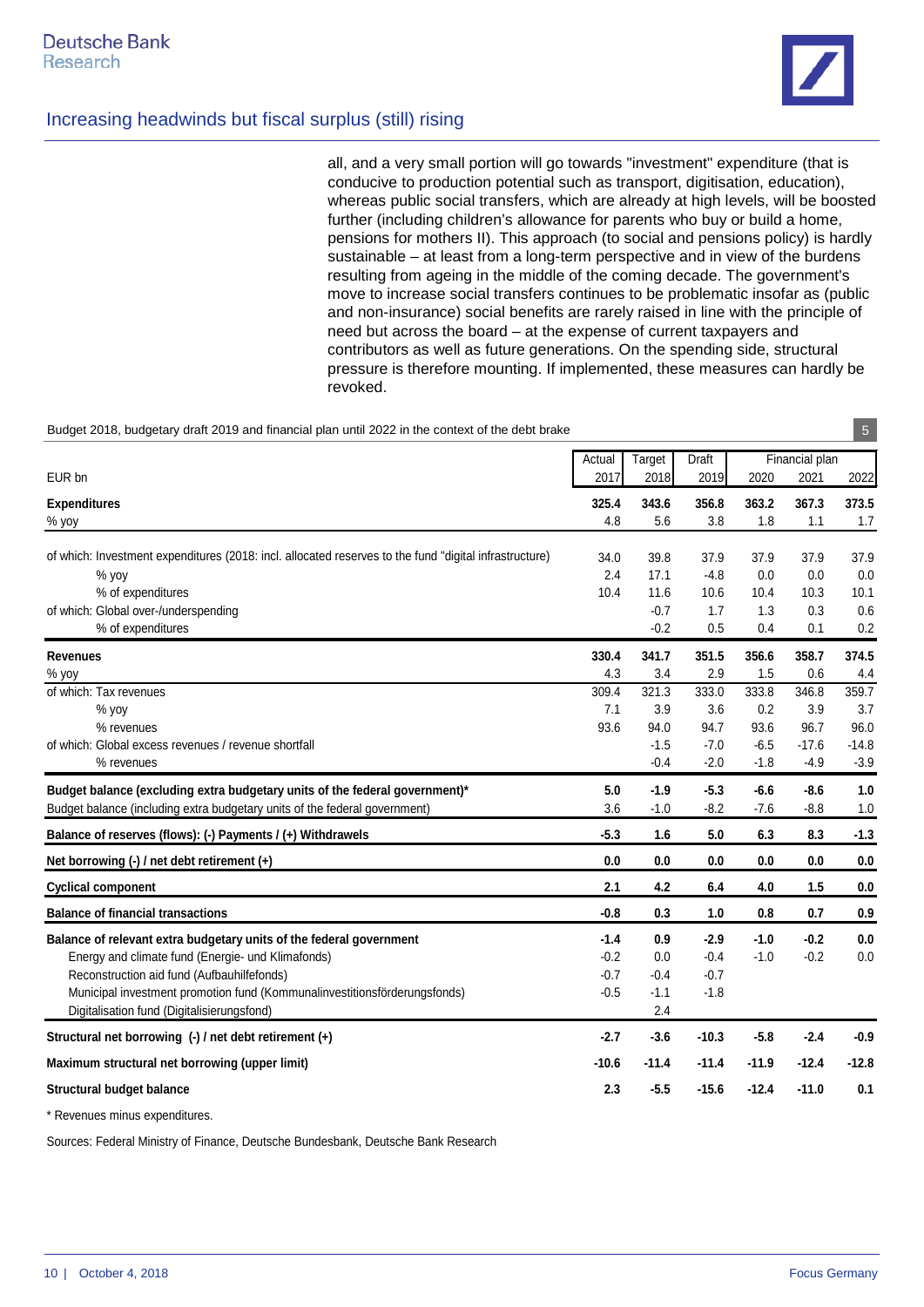

<span id="page-10-1"></span><span id="page-10-0"></span>Sources: Federal Ministry of Finance, Deutsche Bank Research

In itself, the extended pension for mothers (through pension entitlements for child-rearing periods which are not covered by social security contributions of the recipient) is likely to swallow up around EUR 3.5 bn per year from 2019 onwards – at the expense of contributors and pensioners. This is equivalent to just under 1% of total federal spending in 2019. Moreover, the children's allowance granted to parents from early 2018 to year-end 2020 to make the construction or purchase of a home more affordable for large sections of the population is estimated at an accumulated EUR 2.7 bn (original expectations of the coalition partners: EUR 2.0 bn) in this legislative period alone (2018-21). When the programme ends in 2029, total costs may come to roughly EUR 10 bn<sup>[2](#page-10-0)</sup>. The balance of probabilities suggests that the allowance will be a costly subsidy of disputable value, which will put further upward pressure on alreadyelevated house prices – as it is, for instance, also granted to a family of four which hardly qualifies as needy with total taxable income of up to EUR 105,000.

As the share of old-age pension benefits (namely, federal government transfer payments) will rise incrementally owing to these additional social goodies (in particular for pensions) – and the tax boom will not go on eternally – the fiscal scope for other future-oriented spending (on, for example, education, research and infrastructure), tax cuts or debt redemption is de facto limited. Even though the federal government will also set aside more money for investment in the years ahead (with a special focus on replacement investment in transport infrastructure and digital infrastructure development, e.g. in the broadband segment), investment spending of EUR 39.8 bn earmarked for 2018 (investment plus EUR 2.4 bn in federal allocations to the special digital infrastructure fund) is still fairly modest. Whilst nominal amounts over the entire planning period by far exceed actual values in 2017 (EUR 34 bn), their share in total expenditures rises only temporarily (to 11.6% in 2018, up from 10.4% in 2017) and subsequently declines to 10.1% by 2022 (end of fiscal plan). (Note: The children's allowance for parents who buy or build a home is also classified as investment). By comparison: In the same period, federal government transfer payments to the pension scheme (the largest portion of social expenditure) will edge up from 27.9% (2017) to 29.5% (2022). Apparently, the government aims to largely divert current fiscal scope to social spending. According to the 2019 draft budget, spending on social benefits will amount to a hefty EUR 178.2 bn or around half of total federal expenditures. As a glance at Fig. 4 shows, fiscal scope on the spending side stemming from low interest rates is largely used for the expansion of the welfare state. Noticeable tax reductions that go beyond sporadic cosmetic changes (allowances for cold progression, increase in child benefits and the tax-exempt amount for children) are shelved until later. It should be noted in this context that the phase-out of the solidarity surcharge will not start before 2021 (the final year of the legislative period) with an initial step of EUR 10 bn. Moreover, the sound financial situation of the social security system is not fully used to lower contribution rates as required (the increase in non-insurance benefits in the statutory pension scheme has, in fact, eaten up the existing scope for (more) noticeable cuts in contribution rates)<sup>3</sup>.

 $2^2$  Parents whose taxable income does not exceed EUR 75,000 per year on the date of application, plus EUR 15,000 for each child under the age of 18 living in the same household, are entitled to an allowance for the purchase of their first owner-occupied home (existing or new homes). For

each child, the government will pay EUR 1,200 annually over a period of ten years.<br>Whilst the contribution rate for the unemployment insurance will be lowered by 0.5 percentage points in 2019, down from currently 3.0% to 2.5%, the contribution rate for the deficit-ridden social long-term care insurance will, at the same time, be raised by 0.5 percentage points. Relative to 2017, contributors will hence benefit from only marginal cuts, which are owed to the reduction in the contribution rate for the statutory pension system (by 0.1 percentage points to 18.6% from 18.7%) and a negligible decline in the average supplemental premium charged by the statutory health insurance [from 1.1% to 1.0%] (both reductions took effect in early 2018). With the revival of equal health insurance contributions in early 2019 (currently the supplemental premium is exclusively shouldered by wage earners), the burden on employees is eased. As employers have to foot the bill, however, the burden on the factor of labour will be unchanged from today.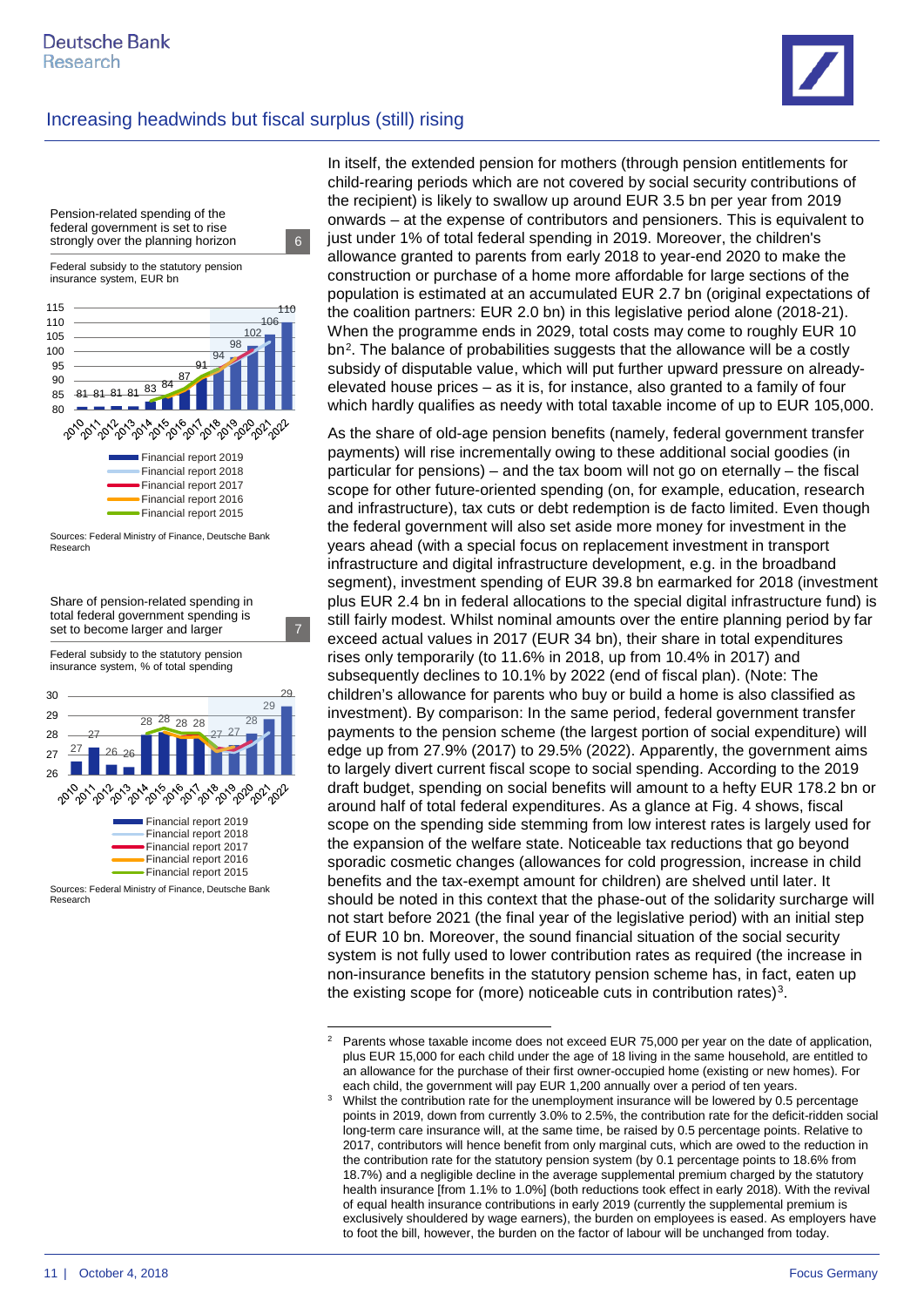



- Nutrition, agricalture and forestry
- Energy and water mangement, etc.
- **Transport and communications**
- Economic affairs

Sources: Federal Ministry of Finance, Deutsche Bank Research



Sources: Federal Ministry of Finance,Deutsche Bank Research

#### Whilst the debt brake puts a cap on federal net borrowing, it cannot prevent a pro-cyclical shift in fiscal policy

Fiscal scope exists and could widen even further, if tax revenues continue to surprise to the upside. According to the fiscal plan of the government (on the basis of macroeconomic forecasts and the tax estimate of spring 2018), annual federal government revenues in the planning period are expected to rise sharply from EUR 330.4 bn (actual value) in 2017 to EUR 374.5 bn (target value) in 2022 (up by 13.3% or a cumulated EUR 72 bn). The key driver of strong federal revenue growth is dynamic tax intake, which is estimated to surge to EUR 359.7 bn (target value) in 2022, up from EUR 309.4 bn (actual value) in 2017 (up by 16.3% or a cumulated EUR 87.7 bn). In the following, we take a closer look at the 2018-22 period and how much fiscal scope the federal government actually has in the context of the debt brake.





Sources: Deutsche Rentenversicherung (German Statutory Pension Insurance Scheme), Deutsche Bank Research

The fiscal plan foresees a "black zero" for the entire period, which means that the federal government aims to keep net borrowing at zero. The addition of new debt is hence excluded. But this is a far call from reducing debt on the federal level. Only the debt-to-GDP ratio declines courtesy of economic growth, whereas nominal debt remains unchanged (at still-elevated levels). According to the fiscal plan, both the core and the federal budget including the governmentoperated special funds (off-budget entities) will be in the red throughout the 2018-2021 period. A slightly positive financial result is not targeted before 2022 – i.e. in the next legislative period (see table). The objective of adding no new debt despite rising deficits will primarily be achieved by reducing the reserves that were built up in the preceding years.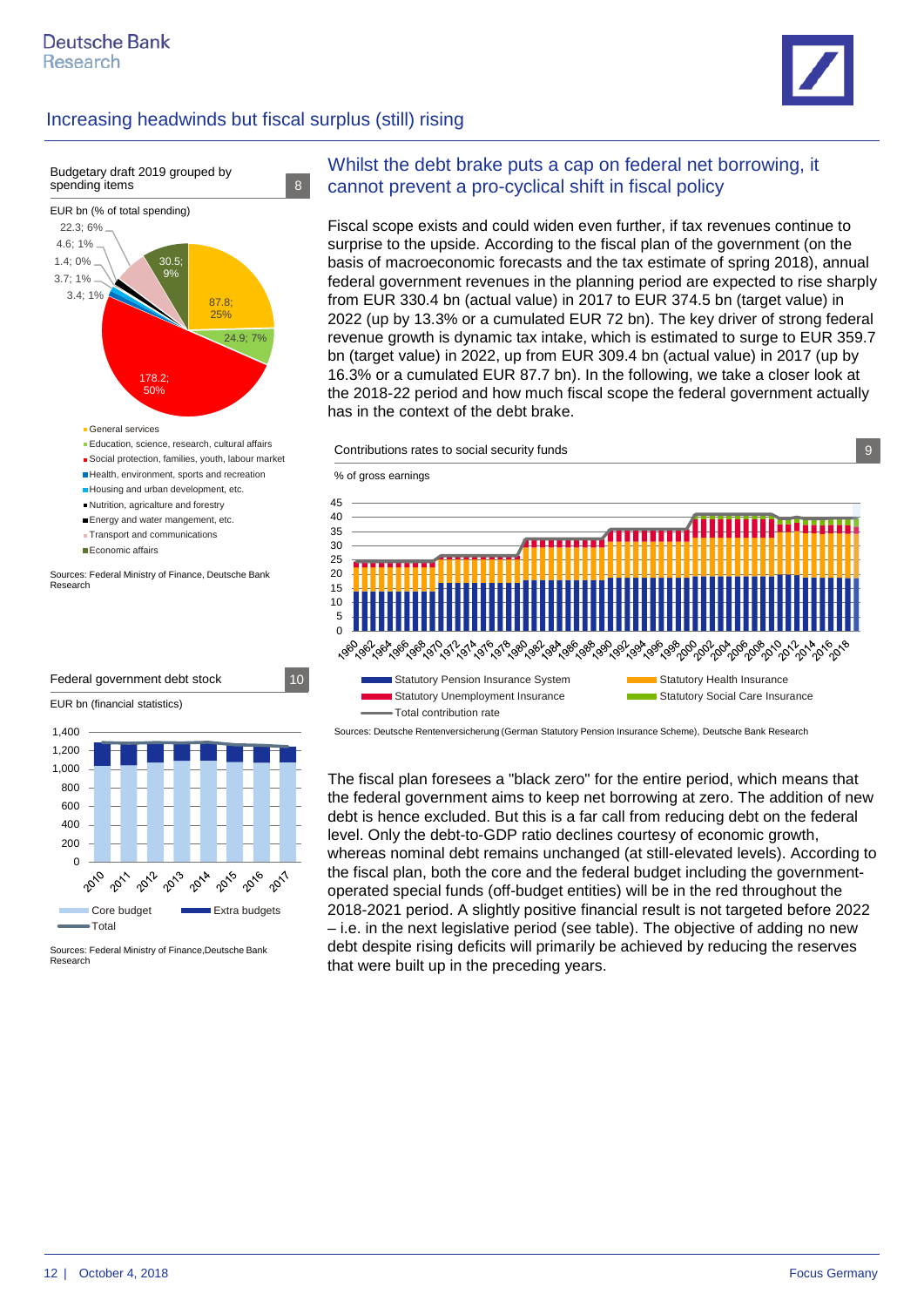



Sources: Federal Ministry of Finance, Deutsche Bank Research

In particular, the reserve fund for "asylum seekers and refugees" (short: asylum reserve), which amounted to just under EUR 24 bn at year-end 2017, will be fully used to cover fiscal deficits in the planning period. Set up by the federal government in 2015, this reserve provides the necessary funds for refugeerelated costs incurred during the crisis and in future, thereby making provisions for these expenditures in the budget. Although the creation of the reserve appeared prudent at that time, the parked funds have as yet not been withdrawn for the originally intended purpose. Against this backdrop, it would have been logical to dissolve the fund and use it for debt repayments, for instance. Instead, the reserve was topped up further over the past years, up from its initial level of EUR 12.1 bn in 2015 to EUR 23.9 bn at year-end 2017.

Structural net borrowing of the federal government is equivalent to the sum of core budget net borrowing (of zero: "black zero") and the balance of the relevant off-budget entities (such as the climate fund or the fund to promote investment of local authorities); see table "2018-22 fiscal plan of the federal government in the context of the debt brake"), adjusted by a cyclical component<sup>[4](#page-12-0)</sup> and the balance of financial transactions<sup>5</sup>.

| Derivation of the structural net borrowing of the federal government                                                   |         |                         |         |         |                         | 12      |
|------------------------------------------------------------------------------------------------------------------------|---------|-------------------------|---------|---------|-------------------------|---------|
|                                                                                                                        | Actual  | Target                  | Draft   |         | Financial plan          |         |
| EUR bn                                                                                                                 | 2017    | 2018                    | 2019    | 2020    | 2021                    | 2022    |
| Budget balance of the federal government (core budget)                                                                 | 5.0     | $-1.9$                  | $-5.3$  | $-6.6$  | $-8.6$                  | 1.0     |
| + Balance of relevant extra budgetary units of the federal government                                                  | $-1.4$  | 0.9                     | $-2.9$  | $-1.0$  | $-0.2$                  | 0.0     |
| = Finanzierungssaldo des Bundes (einschließlich relevanter Extrahaushalte)                                             | 3.6     | $-1.0$                  | $-8.2$  | $-7.6$  | $-8.8$                  | 1.0     |
| - Cyclical component                                                                                                   | 2.1     | 4.2                     | 6.4     | 4.0     | 1.5                     | 0.0     |
| - Balance of financial transactions                                                                                    | $-0.8$  | 0.3                     | 1.0     | 0.8     | 0.7                     | 0.9     |
| = Structural budget balance                                                                                            | 2.3     | $-5.5$                  | $-15.6$ | $-12.4$ | $-11.0$                 | 0.1     |
| Net borrowing $\left(\text{-}\right)$ / net debt retirement $\left(\text{+}\right)$ of the federal gov't (core budget) | 0.0     | 0.0                     | 0.0     | 0.0     | 0.0                     | 0.0     |
| + Balance of relevant extra budgetary units of the federal government                                                  | $-1.4$  | 0.9                     | $-2.9$  | $-1.0$  | $-0.2$                  | 0.0     |
| - Cyclical component                                                                                                   | 2.1     | 4.2                     | 6.4     | 4.0     | 1.5                     | 0.0     |
| - Balance of financial transactions                                                                                    | $-0.8$  | 0.3                     | 1.0     | 0.8     | 0.7                     | 0.9     |
| $=$ Structural net borrowing (-) / net debt retirement (+)                                                             | $-2.7$  | $-3.6$                  | $-10.3$ | $-5.8$  | $-2.4$                  | -0.9    |
| Maximum permissable structural net borrowing according to the debt brake (upper<br>limit)                              | $-10.6$ | $-11.4$                 | $-11.4$ | $-11.9$ | $-12.4$                 | $-12.8$ |
| Maximum structural net borrowing (upper limit), % of GDP                                                               | 0.35    | 0.35                    | 0.35    | 0.35    | 0.35                    | 0.35    |
| Nominal GDP of the preceding year of budgeting                                                                         |         | 3,032.8 3,263.4 3,263.4 |         |         | 3,401.7 3,539.4 3,655.4 |         |
| Saftey margin to maximum permissable structural net borrowing                                                          | 7.9     | 7.8                     | 1.1     | 6.1     | 10.0                    | 11.9    |
| Maximum permissable net borrowing according to the debt brake                                                          | $-9.3$  | $-6.9$                  | $-4.0$  | $-7.1$  | $-10.2$                 | $-11.9$ |

<span id="page-12-1"></span><span id="page-12-0"></span>Sources: Federal Ministry of Finance, Deutsche Bundesbank, Deutsche Bank Research

<sup>&</sup>lt;sup>4</sup> In periods of over-utilisation (with a positive output gap), the cyclical component limits the borrowing scope of the federal government; in periods of under-utilisation (with a negative output

<sup>&</sup>lt;sup>5</sup> The balance of financial transactions also includes one-off revenues such as privatisation proceeds, which, however, do not generate additional net borrowing scope for the federal government.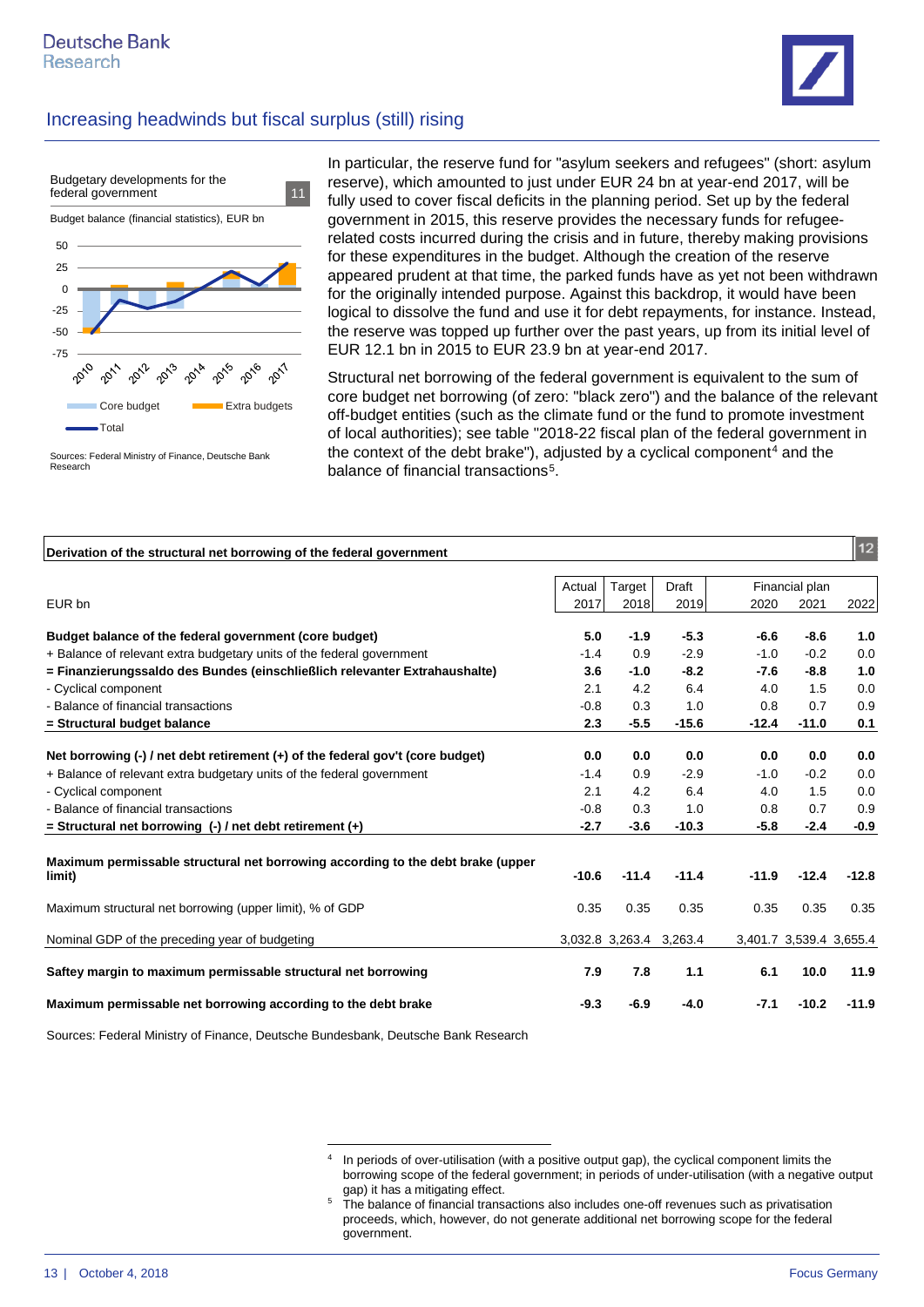



Sources: United Nations, Deutsche Bank Research



Source: United Nations From 2020: Medium variant

Structural net borrowing is also negative in the entire period covered by the fiscal plan of the federal government. Whilst the safety margin in relation to the upper limit (EUR 11.4 bn) still comes to EUR 7.8 bn in the current fiscal year, it will shrink to only EUR 1.1 bn in fiscal year 2019 (see table). Given an actual maximum permissible amount of net borrowing under the debt brake of around EUR 6.9 bn and EUR 4.0 bn in fiscal years 2018 and 2019, the scope for new debt is relatively limited, albeit dispensable in view of the federal target of a "black zero". As it can be noted that fiscal scope is already more or less exhausted, additional spending or lowering revenues (e.g. tax relief) in excess of the fiscal plan of the federal government is only feasible in the event of positive surprises during the budget implementation phase (if, for instance, tax revenues are above or spending below plan, e.g. interest payments). As mentioned earlier and taking into account the visible deterioration of the projected structural fiscal deficit (from EUR 5.5 bn in 2018 to EUR 15.6 bn in 2019), the increasingly pro-cyclical approach of the federal government is cause for concern from the perspective of stability policy. The tax boom and ultra-low interest rates will not go on eternally, and the demographic challenge in Germany will put a large(r) burden on public finances from the middle of the next decade, at the latest. Against this backdrop, in particular, plans to upgrade pension benefits are, in fact, counterproductive for the long-term sustainability of public finances. According to estimates of experts, the key promise of the government, the "double stop line"[6](#page-13-0), will not yet weigh considerably on the federal budget – at least in the current legislative period. But starting in 2025 (when the current pension programme of the government expires), considerable adjustments may be required (e.g. withdrawal of current promises, rapid rise in federal transfer payments and/or an increase in retirement age).

#### Use of reserves, off-budget entities and global provisions leads to a lack of clarity and covers up the structural deterioration of the budget

Alongside the federal core budget, the German government currently uses several special instruments, including the accumulation (and the future depletion of financial reserves resp. reserve funds such as the asylum fund or the "demographic fund"[7](#page-13-1) that will be set up beginning in 2021), the creation of offbudget entities (as, for example, the energy and climate fund or the digital infrastructure fund<sup>8</sup>) and the use of global provisions on the revenue and expenditure side when drafting the budget and the fiscal plan.

In its Monthly Report of August 2018[9](#page-13-3), the German Bundesbank highlights the specific pros and cons of reserve funds - and off-budget entities excluded from the debt brake. As a precaution against cuts on the spending side, a key argument in favour of using (financial) reserves is that they can be set up in good times to eventually stabilise fiscal policy when growth falters, thereby serving as a safeguard against pro-cyclical fiscal policy in crisis periods. Moreover, financial reserves can be used to smooth larger spending programmes, the timing of which is hard to estimate (e.g. defence investments).

<span id="page-13-0"></span><sup>&</sup>lt;sup>6</sup> The "double stop line" ensures that the contribution rate for the statutory pension system does not exceed 20% until 2025, whilst the replacement rate (the relation between the pension entitlement of an average earner after 45 years of contribution and average wages) is, at least, stabilised at the current level of 48%.

<span id="page-13-1"></span><sup>7</sup> To safeguard the maximum contribution rate against unforeseen events, the fiscal plan earmarks, starting in 2021, annual funds of EUR 2 bn for the "demographic fund".

<span id="page-13-2"></span><sup>&</sup>lt;sup>8</sup> In the fiscal year 2018, EUR 2.4 bn are allotted to this fund, which will in future be topped up with proceeds from the sale of licenses for 5G and UMTS networks.

<span id="page-13-3"></span><sup>9</sup> See "Exkurs: Zur Nutzung von Rücklagen und Extrahaushalten bei Bund und Ländern". Pages 70-74. Monthly Report August 2018. Deutsche Bundesbank.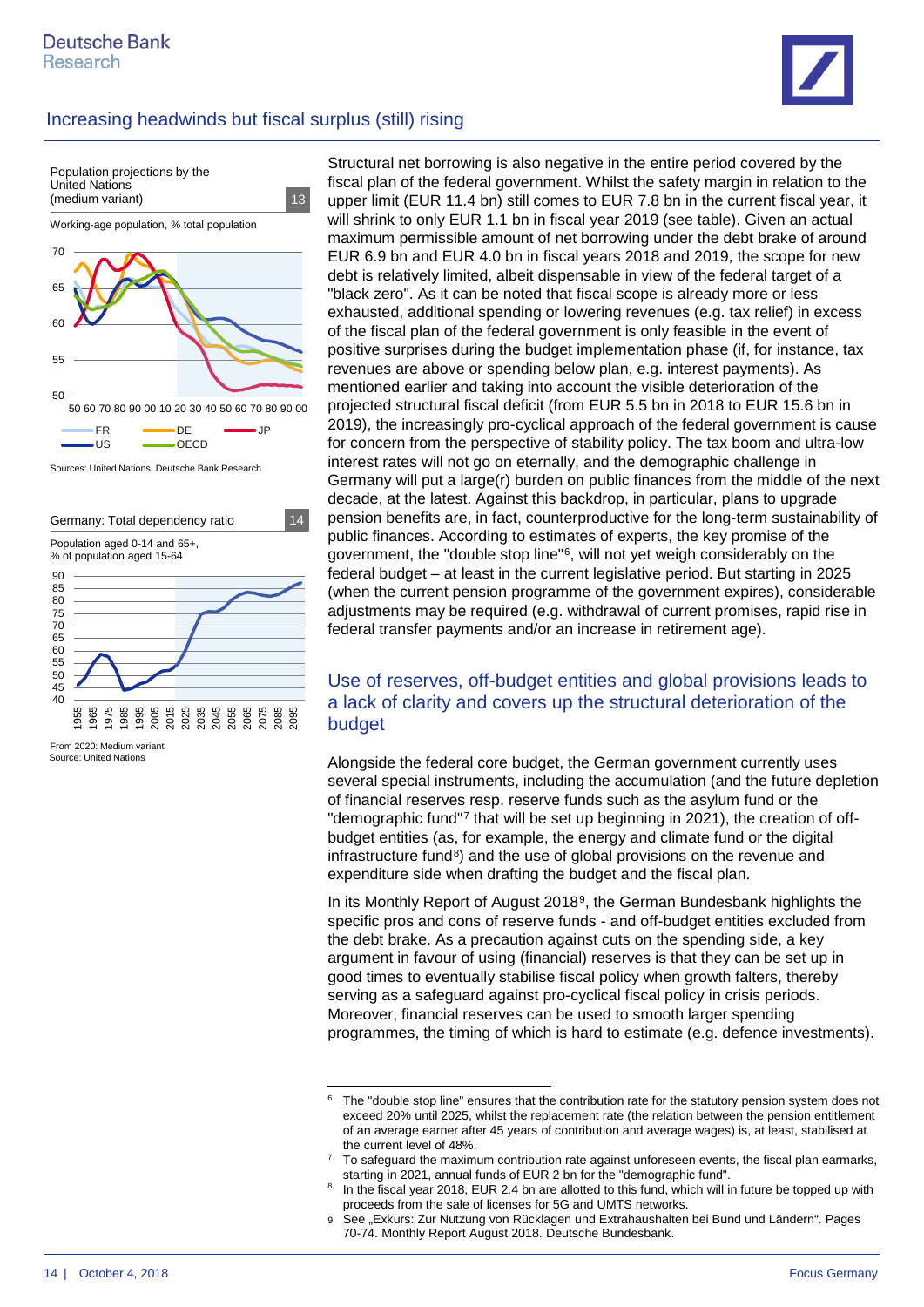

Sources: Federal Ministry of Finance, Deutsche Bank Research



Despite their potential value, these benefits stand in contrast to partially serious problems. In particular, clarity and transparency of budget and fiscal plans can be undermined considerably, if individual or numerous special instruments are used simultaneously, as in the case of the federal government's current fiscal plan. Given its complexity, its analysis meanwhile requires ever-increasing expertise. Sometimes, these special instruments are not disclosed in a transparent, clear and complete manner, nor is the budgetary objective they are pursuing substantiated.

As illustrated by the above asylum reserve, special instruments can also be detrimental insofar as, thanks to the liquidation of financial reserves that were set up in the preceding years and irrespective of the debt rules, the fiscal stance can be loosened markedly when growth is strong (as is currently the case). Fiscal policy, however, is not stabilised. In this event, a key objective of the debt brake – namely, to restrain fiscal policy in times of strong growth – can also be shirked by the government. In particular, it is critical if structural imbalances either arise or are concealed, as reserves are used to cover sustained fiscal deficits. Assuming that excessive spending increases can be funded from reserves in a legislative period, necessary structural adjustments (tax hikes, spending cuts) are shelved until the financial reserves are eventually depleted. In the current planning period, the structural deficit (EUR 2 bn in 2018, EUR 5 bn in 2019, EUR 6 bn in 2020 and EUR 10 bn in 2021) is largely financed by tapping the asylum fund, which serves as the major reserve instrument under the current fiscal plan (see chart "balance of federal reserves movements").

Another budgetary instrument that adds further to the lack of clarity of the federal government's current fiscal plans and that is not explained in detail in many instances, is the use of so-called global provisions. At present, these are employed on the revenue as well as on the spending side. Both additional or reduced revenues or expenditures can, for instance, help to create additional fiscal scope in future<sup>[10](#page-14-0)</sup>. This instrument is frequently used under the current fiscal plan, too. Whilst additional global spending in the planning period will at maximum come to EUR 1.7 bn (2019) and can be regarded as an unused item, global revenue shortfalls are much higher (EUR 7.0 bn in 2019, EUR 6.5 bn in 2020, EUR 17.6 bn in 2021 and EUR 14.8 bn in 2022). These fairly large amounts, which will rise to several per cent of total federal expenditures resp. revenues over the next fiscal years (see charts 17 and 18), can be regarded as extra fiscal funds (if net additional expenditure is positive) or as future, as yet unspecified, need for adjustment (spending cuts or tax hikes, if net additional expenditure is negative).

#### Conclusion: Higher social transfers weigh on the long-term sustainability of public finances – off-budget entities and reserves conceal the structural deterioration of the federal budget

It can be concluded that conditions for the general government budget will likely remain very favourable in the years ahead – provided interest rates do not rise sharply and/or the economy slips into a deep recession. Although fiscal policy is pro-cyclical, the general government surplus may come in above 1% relative to GDP over the next two years and the debt-to-GDP ratio is expected to undershoot the Maastricht threshold of 60% already this year or by 2019, at the very latest. On the face of it, fiscal policy appears to be very solid. But the



<span id="page-14-0"></span><sup>&</sup>lt;sup>10</sup> If the government earmarked a global underspending position of EUR 1 bn in the budget plan, the federal government has still to cut spending by EUR 1 bn in future, in order to achieve total spending target values. Conversely, global excess expenditures imply that the federal government has funds at its disposal that have not yet been explained in detail. Global revenue shortfalls artificially push revenues below the estimated value and can hence serve as additional fiscal scope once the estimated value is achieved (e.g. tax revenues).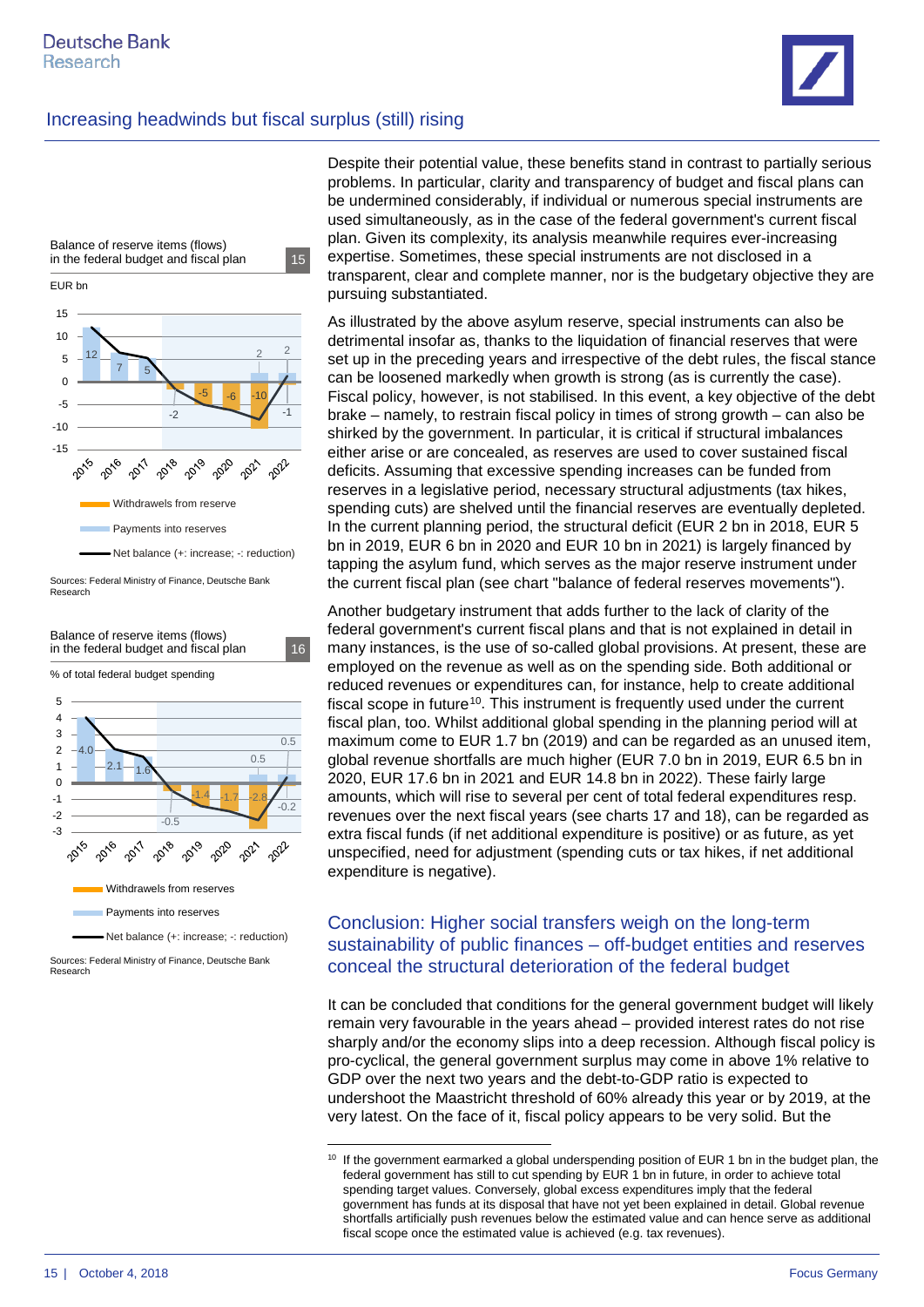



Sources: Federal Ministry of Finance, Deutsche Bank Research



Sources: Federal Ministry of Finance, Deutsche Bank Research

government's structural position (adjusted for positive cyclical effects) is deteriorating, which implies potential risks for the budget should growth falter or interest rates rise. The situation is mitigated insofar as fiscal planning of the federal government seems conservative in other areas (see, for example, the fairly large amounts of global revenue shortfalls). In the face of current particularly favourable fiscal developments, it can also be assumed that the federal government will not – as envisaged in the 2018 budget – run a deficit of EUR 1.9 bn but another surplus, which means that depletion of the asylum reserve might be shelved until later. Although investment (transport, digitisation) is raised markedly in nominal terms (compared with 2017), the increase is only temporary relative to total expenditures and, unlike social transfers, investment continues to be modest. Not much has changed, really. A little bit more of everything, whilst pressing fiscal issues (pensions) are put off into the future (a new legislative period).

Sebastian Becker (+49 69 910-21548, sebastian-b.becker@db.com)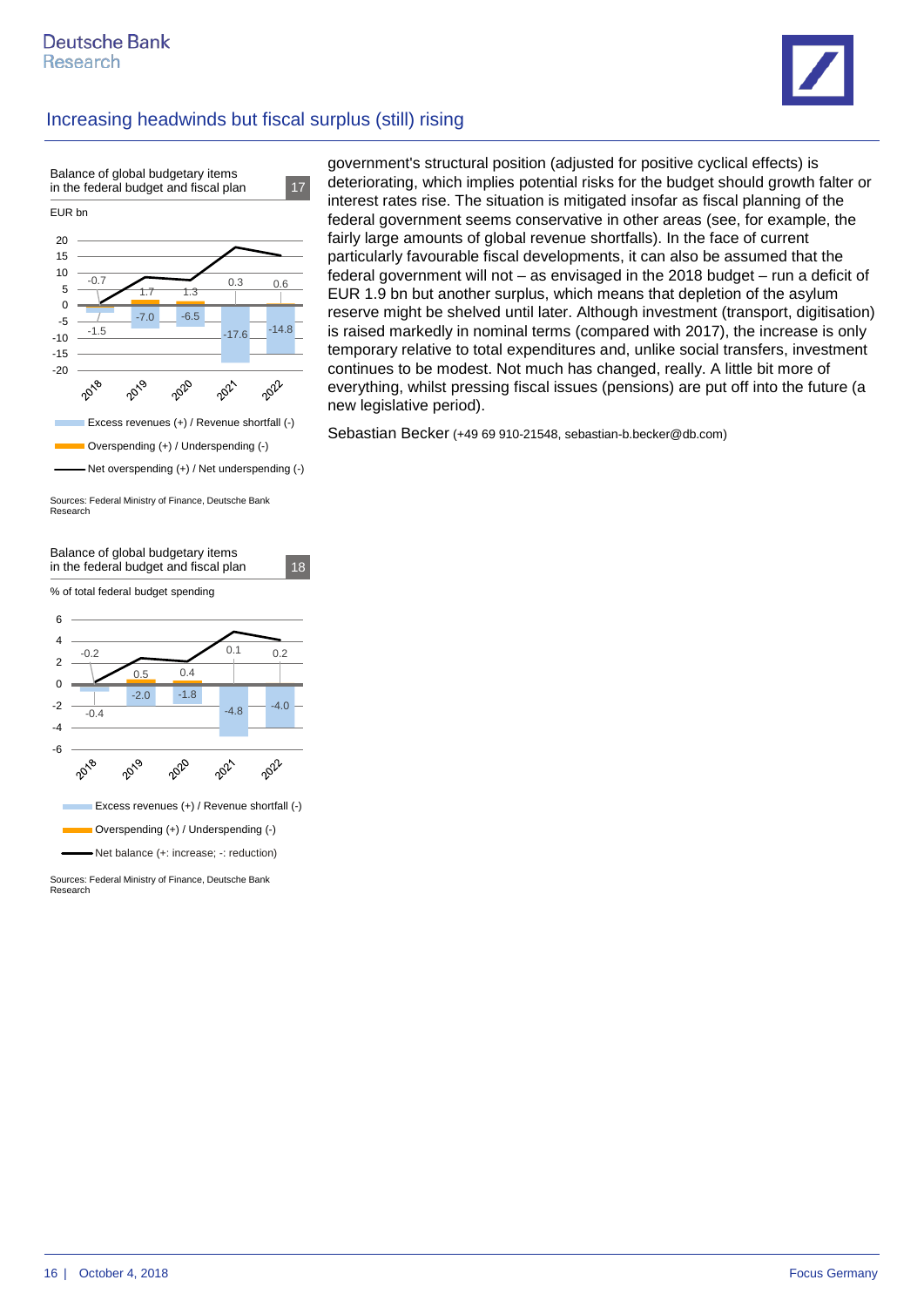



Average of major recent surveys (Allensbach, Emnid Forsa, Forschungsgruppe Wahlen, Infratest dimap, INSA)

Source: Wahlrecht.de (October 1)

Is Seehofer doing a good job as Interior Minister? in %

2

| Yes |                   | N٥ |
|-----|-------------------|----|
| 61  | AfD supporter     | 33 |
| 31  | CDU/CSU supporter | 64 |
| 27  | FDP supporter     | 69 |
| 11  | SPD supporter     | 85 |
| 9   | Greens supporter  | 87 |
| 8   | Left supporter    | 92 |
|     |                   |    |

Source: Deutschlandtrend, Infratest dimap, 21. Sept. 2018

# The view from Berlin

#### Upcoming regional elections will likely create further headwinds for Merkel and the Groko government

Despite external challenges such as the widening of the US-China trade conflict and its potential implications for German exporters or the hammering out of the Brexit agreement, the governing tri-party coalition in Berlin continues to be tied up with internal crisis management. The shallow settlement of the dispute over the dismissal of Germany's chief of the domestic intelligence service is not only a reflection of the different views on how to handle the contentious issue of migration among the coalition partners, it has also demonstrated the tensions within the coalition: the dismissal of Maaßen was mainly pursued by the SPD, although it was the Chancellor's reputation which was undermined by Maaßen's controversial newspaper interview. The handling of the issues has further increased the dissatisfaction of the CDU/CSU group and SPD fraction with a coalition that takes the government to the brink of collapse largely due to infighting.

This triggered past Tuesday's ousting of Merkel's ally Volker Kauder (holding the position for 13 years) as the whip of the CDU/CSU fraction and the election of his challenger and Kauder's deputy since 2014, Ralph Brinkhaus. Brinkhaus' surprisingly clear success in the secret ballot is a warning to the Chancellor and other party leaders. It is, however, less a signal of a radical opposition to Merkel from her parliamentary group but the desire of the MPs to make a clearer case for a center-right profile in the governing coalition and a stronger role for MPs in designing the policy course, a discomfort dating back to the euro crisis management when "dissidents" were whipped into line. The regained selfconfidence of the CDU/CSU fraction might constrain Merkel's room for striking domestic and European compromises to a certain extent but Brinkhaus – a competent and pragmatic finance expert rooted in the CDU/CSU probusiness wing and campaigning with the promise to act as a bridge-builder between the different camps in the group – is likely to ensure a constructive cooperation with the chancellor. Calls by the opposition for Merkel to face a confidence vote in the parliament after the party turmoil were premature, though, and would in all likelihood yield a positive result anyway given that the surveys for the governing parties do not promise a brighter future for them after snap elections. In recent surveys, on average, the CDU/CSU and the SPD together only got about 45%, i.e. they clearly missed the absolute majority. It is not surprising that meanwhile the Chancellor's spokesman has rejected the opposition parties' request for a confidence vote.

However, the headwinds for Chancellor Merkel but also for her coalition partners will heavily depend on the outcome of the upcoming regional elections. With just about two weeks until polling day of Oct 14, the row over migration is likely to be a major reason for the surveys to promise a shake-up of the political landscape in the state of Bavaria (see chart). The ruling CSU, the smallest partner in Germany's grand coalition, is in crisis mood as polls point towards a loss of the absolute majority – a privilege the CSU has enjoyed since 1966 (except the 2008-2013 term with the FDP). The absolute majority is of major importance for the CSU's selfconception as Bavaria's sole serious political power and for its special influence on the federal level as the CDU's powerful sister party. Satisfaction with the current Bavarian government and PM Markus Söder is declining despite the excellent economic situation of the state which harbours German blue chip companies such as BMW or Siemens. Instead, in Bavaria, a "front-line state" with borders to Austria, concerns over refugees and the respective policy rank high with 44% of Bavarians citing this as the main challenge (infratest dimap: BayernTrend September 2018).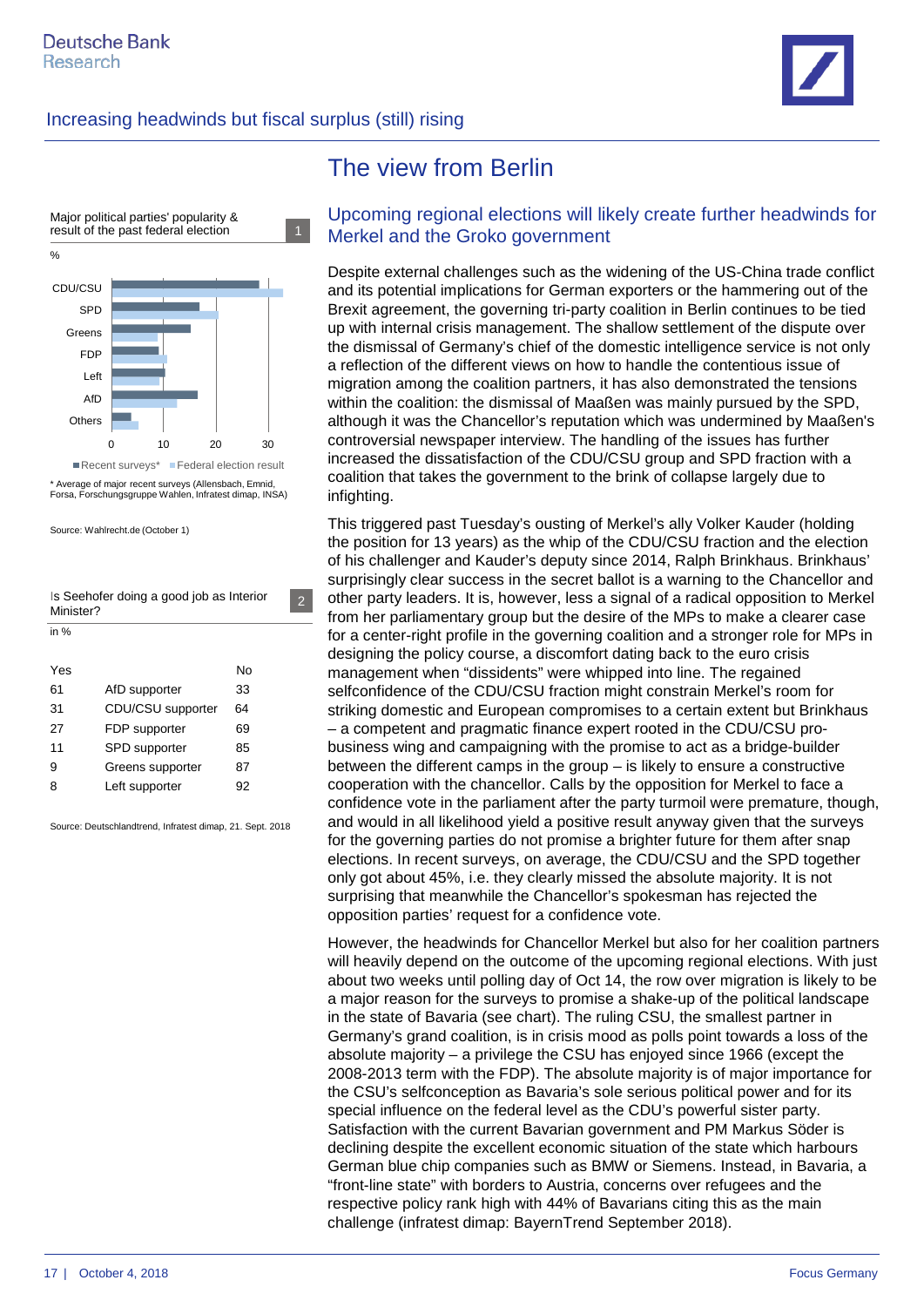

Attempts by the federal interior minister Horst Seehofer (CSU) to sharpen the profile of the CSU and making up ground on the AfD by taking a hard line on migration in Berlin – even at the price of a government crisis – did most likely backfire for his party. Approval ratings have dropped to a historic all-time low of 35% for the CSU (with more than 50% of voters still undecided, though). The blame game is already on and such a poor result would likely trigger a reshuffling of the party's leadership and cabinet posts including that of interior minister Seehofer. Also, the CSU will face difficult coalition negotiations given the diverse political landscape with two parties right from it (AfD and Free Voters) and two to the left (Greens and SPD) with the chances of the FDP and Left to enter the Landtag still open. In arithmetic terms, a two-party coalition would only work with the Greens who seem to have attracted moderate voters away from the CSU.

 $\Omega$ 5 10 15 20 25 30 35 40 45 CDU SPD Greens FDP Left AfD Election results Sept. 2013 Forschungsgruppe Wahlen / 21. Sept. 2018 Approval ratings of parties in Hesse 3 %

Source: Wahlrecht.de



Source: Wahlrecht.de

While most eyes are on the election in Bavaria, there is another important state election ahead. In Hesse, home to Germany's Finanzplatz Frankfurt, elections will take place just two weeks later, on October 28. The CDU-Green coalition – the first in one of the larger and wealthier German states – is widely perceived as working rather smoothly and efficiently. Still, it cannot be sure to retain its majority according to recent polls (ZDF Politbarometer). While the CDU is likely to remain the strongest party allowing PM Volker Bouffier – an important CDU grandee and long-standing supporter of Merkel – to stay on, a significant drop in voter support would most certainly be interpreted as another blow to Merkel's policy and her standing in the party. With the AfD expected to achieve doubledigit results, surveys so far indicate a majority only for a CDU/SPD or possibly a CDU/Green/FDP coalition. The historic strong animosity between CDU and SPD in Hesse speaks against a Groko in this state. Forming a socalled Jamaica coalition of CDU/Green and FDP, an endeavour that failed on the federal level in autumn 2017 but worked in the northern state of Schleswig-Holstein, might be a realistic option in Hesse also.

Bottom line: For the time being state elections' results will not fundamentally endanger Merkel's government but expect continued political headwinds for her government over the next months as (i) the likely weak results for the SPD will spark further internal debates (ii) the likely loss of the CSU majority might trigger a reshuffle of CSU cabinet posts in Berlin (iii) picking the right coalition partners will take some time, in particular in Bavaria, and thus slowdown political decisionmaking (iv) in the likely event of a meagre outcome for the CDU in Hesse in addition to severe CSU losses Chancellor Merkel's power and standing within her party and the general public will erode further and (v) if the CSU will (be forced to) establish a center-left or center-green coalition government in Munich it would be difficult for the CSU to continue acting as veto player on the federal level, e.g. with regard to the asylum policy and European policy issues.

With regard to Merkel's support in her own party and with it the stability of the government, a further major signpost will be the CDU party convention on December 6-8 where Merkel has to stand up for re-election as CDU party leader. Speculations in the media that Merkel could prematurely pass on the party leadership to a successor, were scotched by her last Thursday. Merkel stressed once again that she considers it strategically important to hold the post of chancellor together with that of the CDU party leader. The new party whip Brinkhaus backs Merkel's view. However, it cannot be ruled out that a distinctly weak result let alone a (unlikely) failure of reaching an endorsement by the party members could create a new situation for her.

Barbara Böttcher (+49 69 910-31787, barbara.boettcher@db.com) Dieter Bräuninger (+49 69 910-31708, dieter.braeuninger@db.com)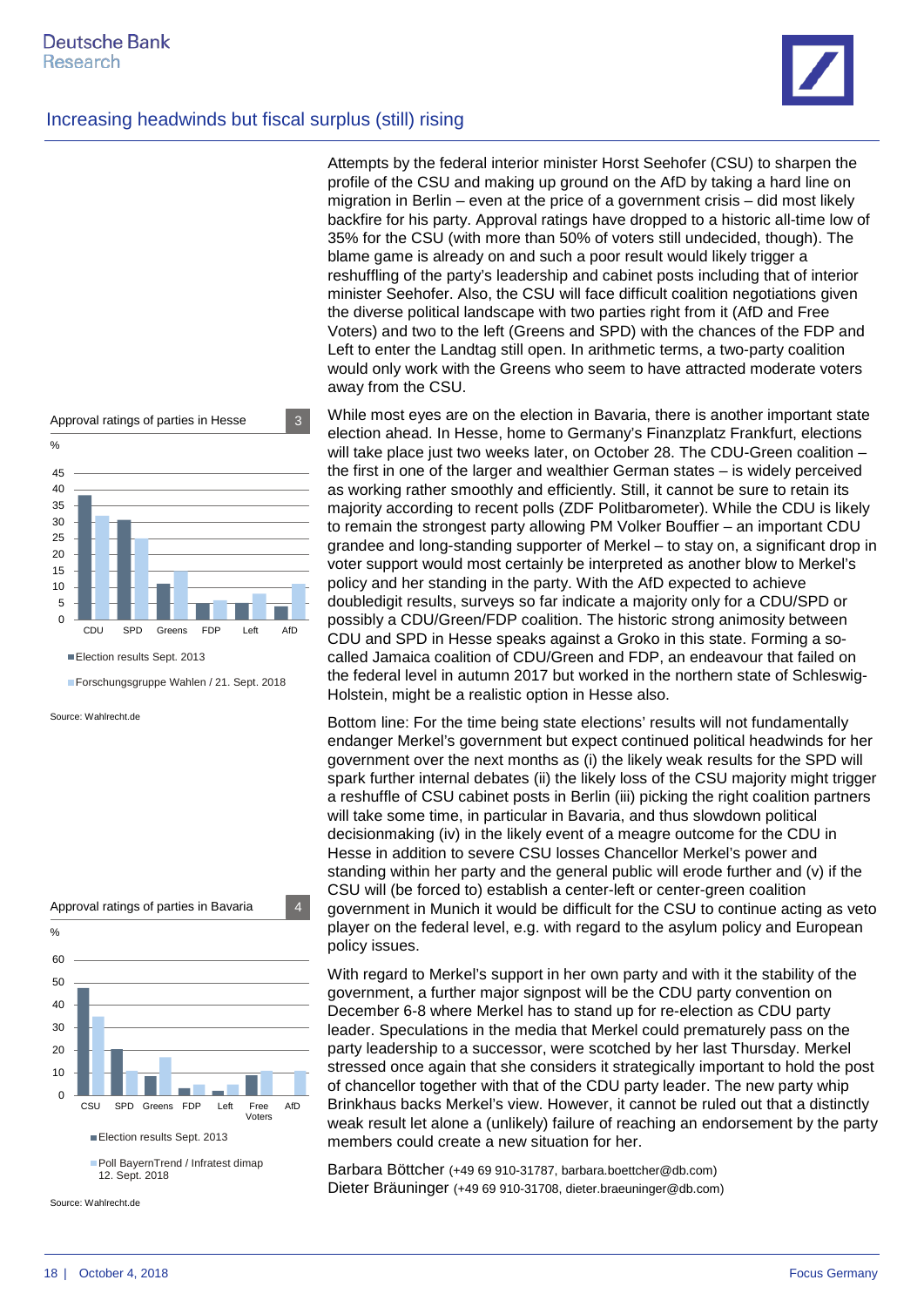

#### DB German Macro Surprise Index

The DB German Macro Surprise Index compares published economic data with market forecasts and thus provides clues as to the direction of future forecast revisions.

#### DB German Macro Surprise Index



Values above (below) 0 indicate the data came in better (worse) than expected

Sources: Bloomberg Finance LP, Deutsche Bank Research

Last 20 published economic data for Germany

| <b>Bloomberg Tickers</b>                              | <b>Indicator</b>                    | <b>Reporting</b><br>month | <b>Publication</b><br>date | <b>Current</b><br>value | <b>Bloomberg</b><br>consensus | <b>Surprise</b> | <b>Standardised</b><br>surprise | Quantile<br>rank |
|-------------------------------------------------------|-------------------------------------|---------------------------|----------------------------|-------------------------|-------------------------------|-----------------|---------------------------------|------------------|
| <b>GRIFPBUS Index</b>                                 | <b>IFO Business Climate</b>         | 8 2 0 1 8                 | 27/08/2018                 | 103.9                   | 101.8                         | 2.1             | 0.0                             | 1.0              |
| <b>GRIMP95Y Index</b>                                 | Import Price Index (% yoy)          | 7 2018                    | 30/08/2018                 | 5.0                     | 5.2                           | $-0.2$          | 0.2                             | 0.5              |
| <b>GRUECHNG Index</b>                                 | Unemployment Change (000's mom)     | 8 2 0 1 8                 | 30/08/2018                 | $-10.0$                 | $-8.0$                        | 2.0             | $-0.1$                          | 0.4              |
| <b>GRFRIAMM</b> Index                                 | Retail Sales (% mom)                | 7 2018                    | 31/08/2018                 | $-1.1$                  | $-0.2$                        | $-0.9$          | $-0.5$                          | 0.3              |
| MPMIDEMA Index                                        | Markit Manufacturing PMI            | 8 2 0 1 8                 | 03/09/2018                 | 55.9                    | 56.1                          | $-0.2$          | $-0.2$                          | 0.3              |
| <b>MPMIDESA</b> Index                                 | <b>Markit Services PMI</b>          | 8 2 0 1 8                 | 05/09/2018                 | 55.0                    | 55.2                          | $-0.2$          | $-0.2$                          | 0.4              |
| <b>GRIORTMM Index</b>                                 | Factory Orders (% mom)              | 7 2018                    | 06/09/2018                 | $-0.9$                  | 1.8                           | $-2.7$          | $-1.3$                          | 0.1              |
| <b>GRCAEU</b> Index                                   | Current Account Balance (EUR bn)    | 7 2018                    | 07/09/2018                 | 15.3                    | 20.0                          | $-4.7$          | $-1.7$                          | 0.0              |
| <b>GRIPIMOM Index</b>                                 | Industrial production (% mom)       | 7 2018                    | 07/09/2018                 | $-1.1$                  | 0.2                           | $-1.3$          | $-1.0$                          | 0.1              |
| <b>GRTBALE</b> Index                                  | Trade Balance (EUR bn)              | 7 2018                    | 07/09/2018                 | 16.5                    | 19.5                          | $-3.0$          | $-1.3$                          | 0.1              |
| <b>GRBTIMMM Index</b>                                 | Imports (% mom)                     | 7 2018                    | 07/09/2018                 | 2.8                     | 0.1                           | 2.7             | 1.1                             | 0.9              |
| <b>GRBTEXMM</b> Index                                 | Exports (% mom)                     | 7 2018                    | 07/09/2018                 | $-0.8$                  | 0.3                           | $-1.1$          | $-0.6$                          | 0.2              |
| <b>GRZECURR Index</b>                                 | <b>ZEW Survey Current Situation</b> | 9 2 0 1 8                 | 11/09/2018                 | 76.0                    | 72.0                          | 4.0             | 0.5                             | 0.7              |
| <b>GRZEWI</b> Index                                   | <b>ZEW Survey Expectations</b>      | 9 2018                    | 11/09/2018                 | $-10.6$                 | $-13.0$                       | 2.4             | 0.3                             | 0.7              |
| GRCP20YY Index                                        | $CH(\%$ yoy)                        | 8 2 0 1 8                 | 13/09/2018                 | 2.0                     | 2.0                           | 0.0             | 0.2                             | 0.3              |
| <b>MPMIDESA</b> Index                                 | <b>Markit Services PMI</b>          | 9 2018                    | 21/09/2018                 | 56.5                    | 56.5                          | 0.0             | 0.0                             | 0.5              |
| MPMIDEMA Index                                        | Markit Manufacturing PMI            | 9 2018                    | 21/09/2018                 | 53.7                    | 53.7                          | 0.0             | 0.0                             | 0.5              |
| <b>GRIFPBUS Index</b>                                 | <b>IFO Business Climate</b>         | 9 2 0 1 8                 | 24/09/2018                 | 103.7                   | 103.2                         | 0.5             | 0.0                             | 0.8              |
| GRCP20YY Index                                        | CH (% vov)                          | 9 2018                    | 27/09/2018                 | 2.3                     | 2.0                           | 0.3             | 2.1                             | 1.0              |
| <b>GRUECHNG Index</b>                                 | Unemployment Change (000's mom)     | 9 2 0 1 8                 | 28/09/2018                 | $-23.0$                 | $-9.0$                        | 14.0            | 0.4                             | 0.7              |
| Sources: Bloomberg Finance LP, Deutsche Bank Research |                                     |                           |                            |                         |                               |                 |                                 |                  |

Updated by Sebastian Becker and Jochen Möbert (+49 69 910-31727, jochen.moebert@db.com) Source: Heiko Peters (2014). DB German Macro Surprise Index. Focus Germany, 4 August 2014.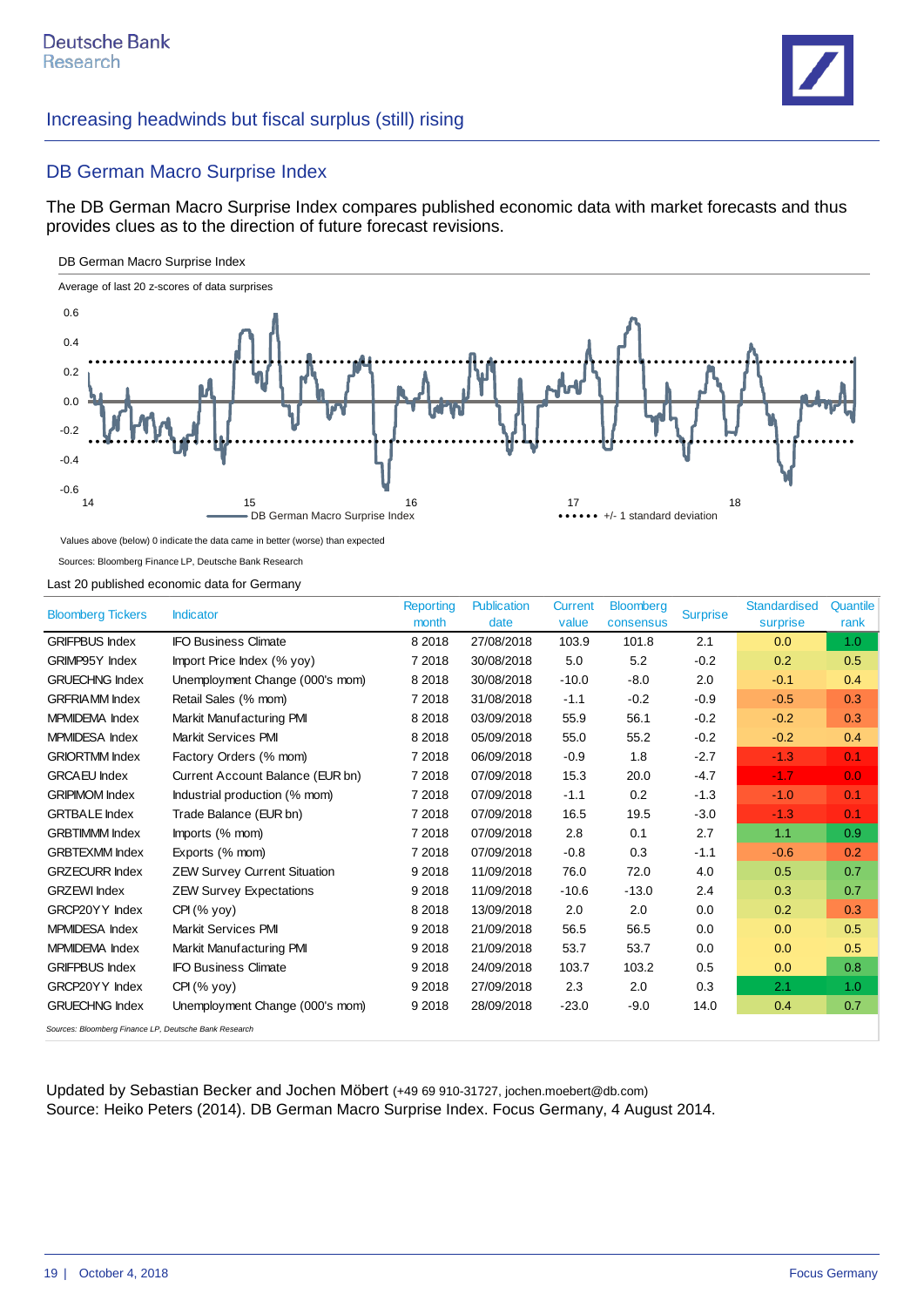

Germany: Events of economic-, fiscal- and euro-politics

| Date    | Event                                           | <b>Remarks</b>                                                                                                                                                                                                                                                                                                                                                                                                           |
|---------|-------------------------------------------------|--------------------------------------------------------------------------------------------------------------------------------------------------------------------------------------------------------------------------------------------------------------------------------------------------------------------------------------------------------------------------------------------------------------------------|
| 1 Oct   | Eurogroup and ECOFIN meeting, Brussels          | Thematic discussion on growth and jobs - national automatic stabilisers;<br>preparation of international meetings including exchange rate developments<br>and of the October European Council.                                                                                                                                                                                                                           |
| 14 Oct  | State election in Bavaria                       | According to recent surveys the CSU is likely to lose the majority of seats in<br>the Bavarian parliament. The formation of a new state government might<br>prove to be very difficult. The Greens or the SPD could become coalition<br>partners.                                                                                                                                                                        |
| 18 Oct  | European Council meeting, Brussels              | The meeting will focus on EU asylum policy issues, esp. management of the<br>external borders and support for countries of origin and transit countries, and<br>the state of the Brexit negotiations. The latter could also be subject of a<br>possible special summit in November.                                                                                                                                      |
| 25 Oct  | ECB Governing Council meeting, press conference | The ECB is right to set the monetary policy stance to offset potential<br>downside risks to growth. We expect there will be sufficient trust in the<br>outlook for inflation for the ECB to follow through on its decision to phase out<br>QE in Q4. We expect a 20bp deposit rate hike and simultaneous 25bp refi<br>hike in Sep 2019 followed by the same again in March 2020.                                         |
| 28 Oct  | State election in Hesse                         | Recent surveys indicate that the present coalition among the CDU and the<br>Greens will lose its majority. From the present point of view a Jamaica<br>coalition among the CDU, the Greens and the FDP or a grand coalition<br>seems possible. If the CDU as well as the CSU will perform poorly, growing<br>unrest in both parties is likely, which could further weaken Chancellor<br>Merkel's position as CDU leader. |
| 5 Nov   | Eurogroup and ECOFIN meeting, Brussels          | Thematic discussion on growth and jobs - financial stability in the EMU;<br>Banking Union – euro area aspects, (poss.) Debrief of the G7 meeting;<br>(poss.) Greece - post programme framework.                                                                                                                                                                                                                          |
| 3-4 Dec | Eurogroup and ECOFIN meeting, Brussels          | Assessment of euro area Member States' Draft Budgetary Plans and of the<br>euro area budgetary situation and prospects, (poss.) Implications of the<br>Commission services' autumn 2018 forecast for fiscal surveillance;<br>implementation of the Stability and Growth Pact, Excessive Deficit<br>Procedures for euro area countries, Eurogroup Work Programme H1 2019,<br>among others.                                |
| 6-8 Dec | CDU party convention, Hamburg                   | Public attention will focus on the party leadership elections. Chancellor<br>Merkel will stand up again for partyleader. In the past election in December<br>2016 89.5% of the delegates voted for her. Only in 2004 her result was<br>worse (88.4%, best result 2012: 97.9%).                                                                                                                                           |

Source: Deutsche Bank Research

#### Germany: Data calendar

| Date        | Time  | Data                                     | Reporting period | DB forecast | Last value |
|-------------|-------|------------------------------------------|------------------|-------------|------------|
| 5 Oct 2018  | 8:00  | New orders manufacturing (% mom, sa)     | August           | 1.0         | $-0.9$     |
| 8 Oct 2018  | 8:00  | Industrial production (% mom, sa)        | August           | 1.2         | $-1.9$     |
| 9 Oct 2018  | 8:00  | Trade balance (EUR bn, sa)               | August           | 17.6        | 15.8       |
| 9 Oct 2018  | 8:00  | Merchandise exports (% mom, sa)          | August           | 0.2         | $-0.8$     |
| 9 Oct 2018  | 8:00  | Merchandise imports (% mom, sa)          | August           | $-1.6$      | 2.8        |
| 24 Oct 2018 | 9:30  | Manufacturing PMI (Flash)                | October          | 54.8        | 53.7       |
| 24 Oct 2018 | 9:30  | Services PMI (Flash)                     | October          | 57.0        | 56.5       |
| 25 Oct 2018 | 10:00 | ifo business climate (Index, sa)         | October          | 104.0       | 103.7      |
| 30 Oct 2018 | 9:55  | Unemployment rate (%, sa)                | October          | 5.1         | 5.1        |
| 30 Oct 2018 | 14:00 | Consumer prices preliminary (% yoy, nsa) | October          | 2.2         | 2.3        |
| 31 Oct 2018 | 8:00  | Retail sales (% mom, sa)*                | September        | 0.5         | $-0.1$     |

\*An earlier data release may be possible due to the Federal Statistical Office. Sources: Deutsche Bank Research, Federal Statistical Office, Federal Employment Agency, ifo, Markit

Dieter Bräuninger (+49 69 910-31708, dieter.braeuninger@db.com)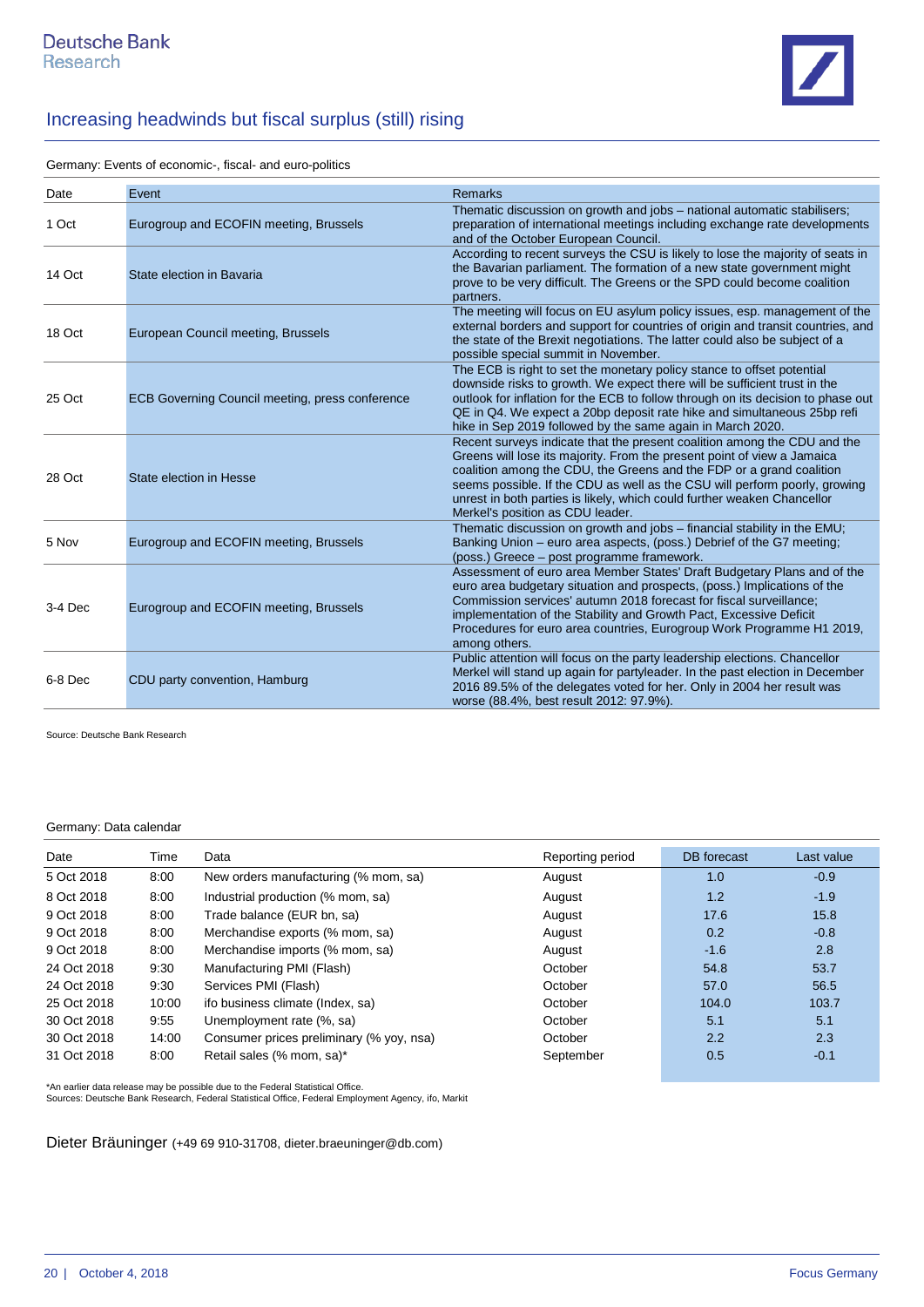

| <b>Financial Forecasts</b> |                                |           |                         |           |           |           |           |                                                         |      |           |      |
|----------------------------|--------------------------------|-----------|-------------------------|-----------|-----------|-----------|-----------|---------------------------------------------------------|------|-----------|------|
|                            | <b>US</b>                      | <b>JP</b> | <b>EMU</b>              | <b>GB</b> | <b>CH</b> | <b>SE</b> | <b>DK</b> | <b>NO</b>                                               | PL   | <b>HU</b> | CZ   |
| Key interest rate, %       |                                |           |                         |           |           |           |           |                                                         |      |           |      |
| Current                    | 2.125                          | $-0.10$   | 0.00                    | 0.75      | $-0.75$   | $-0.50$   | 0.05      | 0.75                                                    | 1.50 | 0.17      | 1.50 |
| Dec 18                     | 2.375                          | $-0.10$   | 0.00                    | 0.75      | $-0.75$   | $-0.50$   | 0.05      | 0.50                                                    | 1.50 | 0.30      | 1.50 |
| Mar 19                     | 2.625                          | $-0.10$   | 0.00                    | 0.75      | $-0.75$   | $-0.25$   | 0.05      | 0.75                                                    | 1.50 | 0.50      | 1.50 |
| <b>Jun 19</b>              | 2.875                          | $-0.10$   | 0.00                    | 0.75      |           |           |           |                                                         | 1.50 | 0.85      | 1.75 |
| 3M interest rates, %       |                                |           |                         |           |           |           |           |                                                         |      |           |      |
| Current                    | 2.40                           | 0.05      | $-0.32$                 | 0.80      |           |           |           |                                                         |      |           |      |
| Dec 18                     | 2.73                           | 0.05      | $-0.30$                 | 0.80      |           |           |           |                                                         |      |           |      |
| Mar 19                     | 2.93                           | 0.05      | $-0.30$                 | 0.80      |           |           |           |                                                         |      |           |      |
| <b>Jun 19</b>              | 3.18                           | 0.05      | $-0.30$                 | 0.80      |           |           |           |                                                         |      |           |      |
|                            | 10Y government bonds yields, % |           |                         |           |           |           |           |                                                         |      |           |      |
| Current                    | 3.07                           | 0.13      | 0.47                    | 1.52      |           |           |           |                                                         |      |           |      |
| Dec 18                     | 3.50                           | 0.10      | 0.90                    | 1.70      |           |           |           |                                                         |      |           |      |
| Mar 19                     | 3.60                           | 0.10      | 0.95                    | 1.75      |           |           |           |                                                         |      |           |      |
| <b>Jun 19</b>              | 3.60                           | 0.10      | 1.00                    | 1.75      |           |           |           |                                                         |      |           |      |
| <b>Exchange rates</b>      |                                |           |                         |           |           |           |           |                                                         |      |           |      |
|                            | EUR/USD                        |           | USD/JPY EUR/GBP GBP/USD |           |           |           |           | EUR/CHF EUR/SEK EUR/DKK EUR/NOK EUR/PLN EUR/HUF EUR/CZK |      |           |      |

|         |      |        |      | EURIUSD USDIJPT EURIGBP GBPIUSD | EUN/UNF EUN/SEN EUN/UNN EUN/NUN EUN/PLN EUN/NUF EUN/UZN |       |      |      |      |        |       |
|---------|------|--------|------|---------------------------------|---------------------------------------------------------|-------|------|------|------|--------|-------|
| Current | 1.16 | 113.47 | 0.89 | 1.30                            | 1.13                                                    | 10.25 | 7.46 | 9.47 | 4.25 | 324.37 | 25.72 |
| Dec 18  | 1.17 | 108.00 | 0.85 | 1.38                            | 1.12                                                    | 10.70 |      | 9.40 | 4.30 | 325.00 | 25.40 |
| Mar 19  | 1.21 | 105.50 | 0.86 | 1.41                            | 1.14                                                    | 10.50 |      | 9.30 | 4.33 | 330.00 | 25.20 |
| Jun 19  | 1.25 | 103.00 | 0.87 | 1.44                            | 1.15                                                    | 10.30 |      | 9.20 | 4.35 | 335.00 | 25.00 |
|         |      |        |      |                                 |                                                         |       |      |      |      |        |       |

Sources: Bloomberg Finance LP, Deutsche Bank Research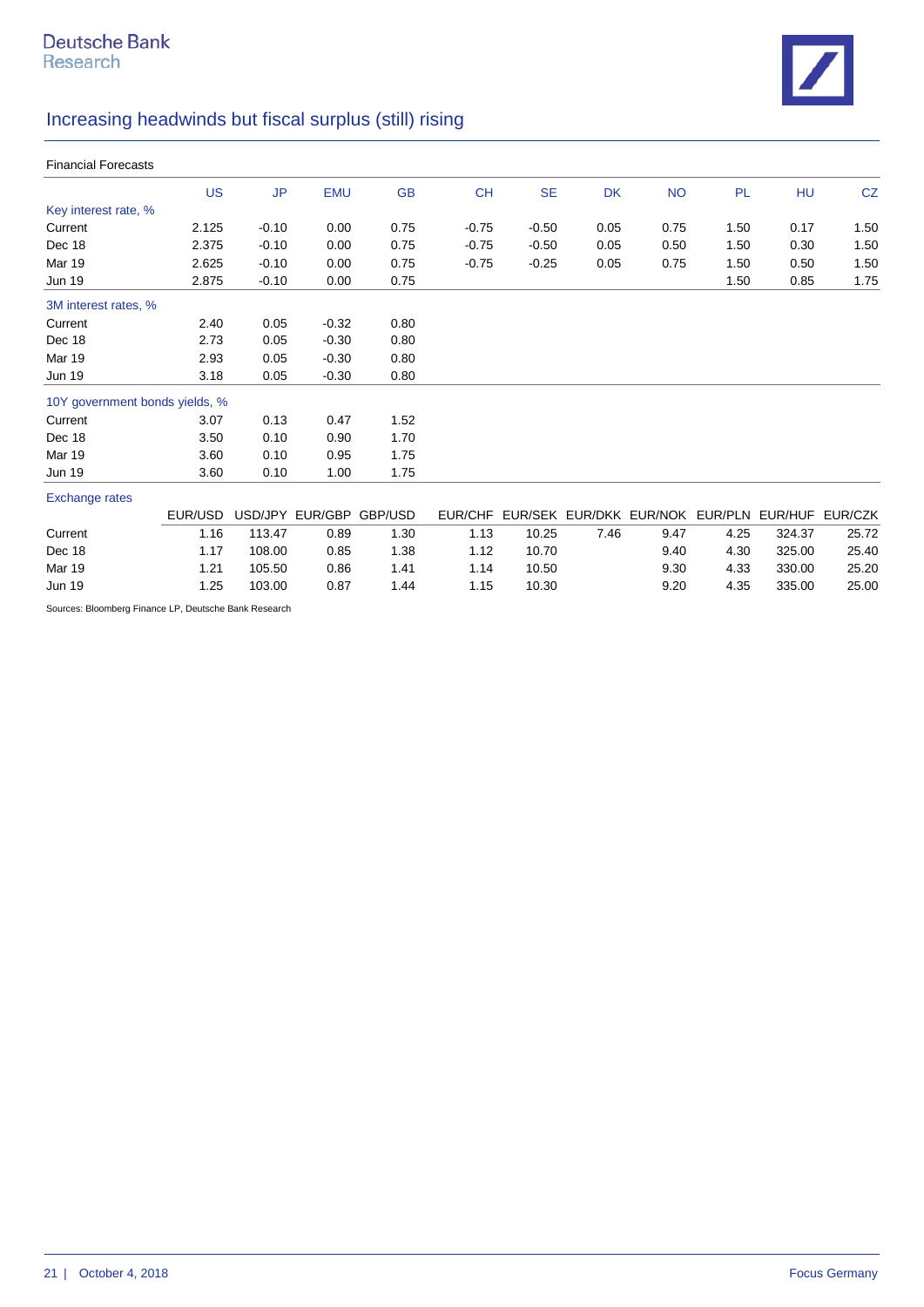

#### German data monitor

|                                 | Q <sub>3</sub><br>2017 | Q4<br>2017 | Q <sub>1</sub><br>2018 | Q2<br>2018 | Q <sub>3</sub><br>2018 | Apr<br>2018 | May<br>2018 | Jun<br>2018 | Jul<br>2018 | Aug<br>2018 | Sep<br>2018 |
|---------------------------------|------------------------|------------|------------------------|------------|------------------------|-------------|-------------|-------------|-------------|-------------|-------------|
| Business surveys and output     |                        |            |                        |            |                        |             |             |             |             |             |             |
| Aggregate                       |                        |            |                        |            |                        |             |             |             |             |             |             |
| Ifo business climate            | 103.8                  | 105.1      | 104.3                  | 102.3      | 103.1                  | 102.5       | 102.4       | 102.0       | 101.7       | 103.9       | 103.7       |
| Ifo business expectations       | 102.0                  | 103.0      | 100.7                  | 98.6       | 100.1                  | 98.7        | 98.6        | 98.6        | 98.1        | 101.3       | 101.0       |
| Industry                        |                        |            |                        |            |                        |             |             |             |             |             |             |
| Ifo manufacturing               | 107.8                  | 109.0      | 108.0                  | 104.9      | 104.5                  | 105.0       | 104.9       | 104.8       | 104.1       | 104.9       | 104.5       |
| Headline IP (% pop)             | 1.7                    | 0.9        | 0.1                    | 0.3        |                        | $-1.5$      | 2.5         | $-0.7$      | $-1.9$      |             |             |
| Orders (% pop)                  | 2.1                    | 3.4        | $-2.2$                 | $-1.6$     |                        | $-1.5$      | 2.6         | $-3.9$      | $-0.9$      |             |             |
| Capacity Utilisation            | 86.9                   | 87.7       | 88.2                   | 87.8       | 87.8                   |             |             |             |             |             |             |
| Construction                    |                        |            |                        |            |                        |             |             |             |             |             |             |
| Output (% pop)                  | $-0.4$                 | $-1.0$     |                        |            |                        |             |             |             |             |             |             |
| Orders (% pop)                  | $-1.7$                 | 10.3       | $-1.6$                 | $-4.0$     |                        | 2.3         | 4.2         | $-4.1$      | 1.9         |             |             |
| Ifo construction                | 109.8                  | 110.6      | 110.2                  | 111.6      | 116.5                  | 111.5       | 111.9       | 111.4       | 115.4       | 116.5       | 117.7       |
| <b>Consumer demand</b>          |                        |            |                        |            |                        |             |             |             |             |             |             |
| EC consumer survey              | 4.1                    | 5.5        | 6.7                    | 5.5        | 4.5                    | 6.1         | 5.9         | 4.6         | 4.5         | 4.4         | 4.5         |
| Retail sales (% pop)            | 0.1                    | 0.5        | $-0.3$                 | 1.5        |                        | 2.0         | $-1.4$      | 1.1         | $-1.1$      | $-0.1$      |             |
| New car reg. (% yoy)            | 0.3                    | 4.2        | 4.0                    | 1.9        |                        | 8.0         | $-5.8$      | 4.2         | 12.3        | 24.7        |             |
| Foreign sector                  |                        |            |                        |            |                        |             |             |             |             |             |             |
| Foreign orders (% pop)          | 3.5                    | 4.9        |                        |            |                        |             |             |             |             |             |             |
| Exports (% pop)                 | 0.7                    | 2.5        | $-0.2$                 | 1.1        |                        | $-0.2$      | 1.7         | 0.1         | $-0.8$      |             |             |
| Imports (% pop)                 | 0.2                    | 2.8        | 0.0                    | 2.6        |                        | 2.1         | 1.1         | 1.3         | 2.8         |             |             |
| Net trade (sa EUR bn)           | 62.4                   | 63.2       | 62.5                   | 59.3       |                        | 19.6        | 20.4        | 19.3        | 15.8        |             |             |
| Labour market                   |                        |            |                        |            |                        |             |             |             |             |             |             |
| Unemployment rate (%)           | 5.7                    | 5.5        | 5.4                    | 5.2        | 5.2                    | 5.3         | 5.2         | 5.2         | 5.2         | 5.2         | 5.1         |
| Change in unemployment (k)      | $-28.7$                | $-52.0$    | $-68.0$                | $-41.0$    | $-35.3$                | $-9.0$      | $-12.0$     | $-15.0$     | $-7.0$      | $-10.0$     | $-23.0$     |
| Employment (% yoy)              | 1.4                    | 1.3        | 1.4                    | 1.3        |                        | 1.4         | 1.3         | 1.3         | 1.3         | 1.3         | 1.3         |
| Ifo employment barometer        | 103.3                  | 104.0      | 104.7                  | 103.8      | 104.7                  | 103.3       | 104.2       | 104.0       | 104.1       | 105.1       | 104.8       |
| Prices, wages and costs         |                        |            |                        |            |                        |             |             |             |             |             |             |
| Prices                          |                        |            |                        |            |                        |             |             |             |             |             |             |
| Harmonised CPI (% yoy)          | 1.7                    | 1.6        | 1.4                    | 1.9        | 2.1                    | 1.4         | 2.2         | 2.1         | 2.1         | 1.9         | 2.2         |
| Core HICP (% yoy)               | 1.5                    | 1.3        | 1.3                    | 1.2        | 1.2                    | 1.0         | 1.5         | 1.1         | 1.2         | 1.1         | 1.2         |
| Harmonised PPI (% yoy)          | 2.7                    | 2.5        | 2.0                    | 2.6        |                        | 2.0         | 2.7         | 3.0         | 3.0         |             |             |
| Commodities, ex. Energy (% yoy) | 4.2                    | $-5.6$     | $-12.4$                | 2.6        |                        | $-6.3$      | 5.9         | 9.2         | 0.9         | $-0.2$      |             |
| Crude oil, Brent (USD/bbl)      | 52.2                   | 61.5       | 66.9                   | 74.5       |                        | 72.0        | 76.9        | 74.4        | 74.3        | 72.5        | 78.8        |
| Inflation expectations          |                        |            |                        |            |                        |             |             |             |             |             |             |
| EC household survey             | 16.3                   | 16.0       | 16.4                   | 17.3       | 21.4                   | 15.1        | 16.8        | 19.9        | 20.7        | 21.9        | 21.5        |
| EC industrial survey            | 10.2                   | 14.2       | 15.0                   | 13.8       | 15.8                   | 14.6        | 12.1        | 14.6        | 15.1        | 15.9        | 16.5        |
| Unit labour cost (% yoy)        |                        |            |                        |            |                        |             |             |             |             |             |             |
| Unit labour cost                | 1.7                    | 1.2        | 2.5                    | 1.8        |                        |             |             |             |             |             |             |
| Compensation                    | 2.6                    | 2.5        | 2.8                    | 3.0        |                        |             |             |             |             |             |             |
| Hourly labour costs             | 2.5                    | 2.6        | 3.5                    | 1.4        |                        |             |             |             |             |             |             |
| Money (% yoy)                   |                        |            |                        |            |                        |             |             |             |             |             |             |
| M <sub>3</sub>                  | 4.7                    | 4.3        | 3.3                    | 3.6        |                        | 3.5         | 4.2         | 3.6         | 3.8         | 3.5         |             |
| M3 trend (3m cma)               |                        |            |                        |            |                        | 3.3         | 3.7         | 3.8         | 3.9         |             |             |
| Credit - private                | 3.9                    | 4.2        | 4.3                    | 4.3        |                        | 4.3         | 4.1         | 4.3         | 4.2         |             |             |
| Credit - public                 | 5.5                    | $-2.9$     | $-20.0$                | $-7.0$     |                        | $-8.7$      | $-8.8$      | $-7.0$      | $-5.8$      |             |             |

% pop = % change this period over previous period.

Source: Deutsche Bundesbank, European Commission, Eurostat, Federal Employment Agency, German Federal Statistical Office, HWWI, ifo, IHS Markit